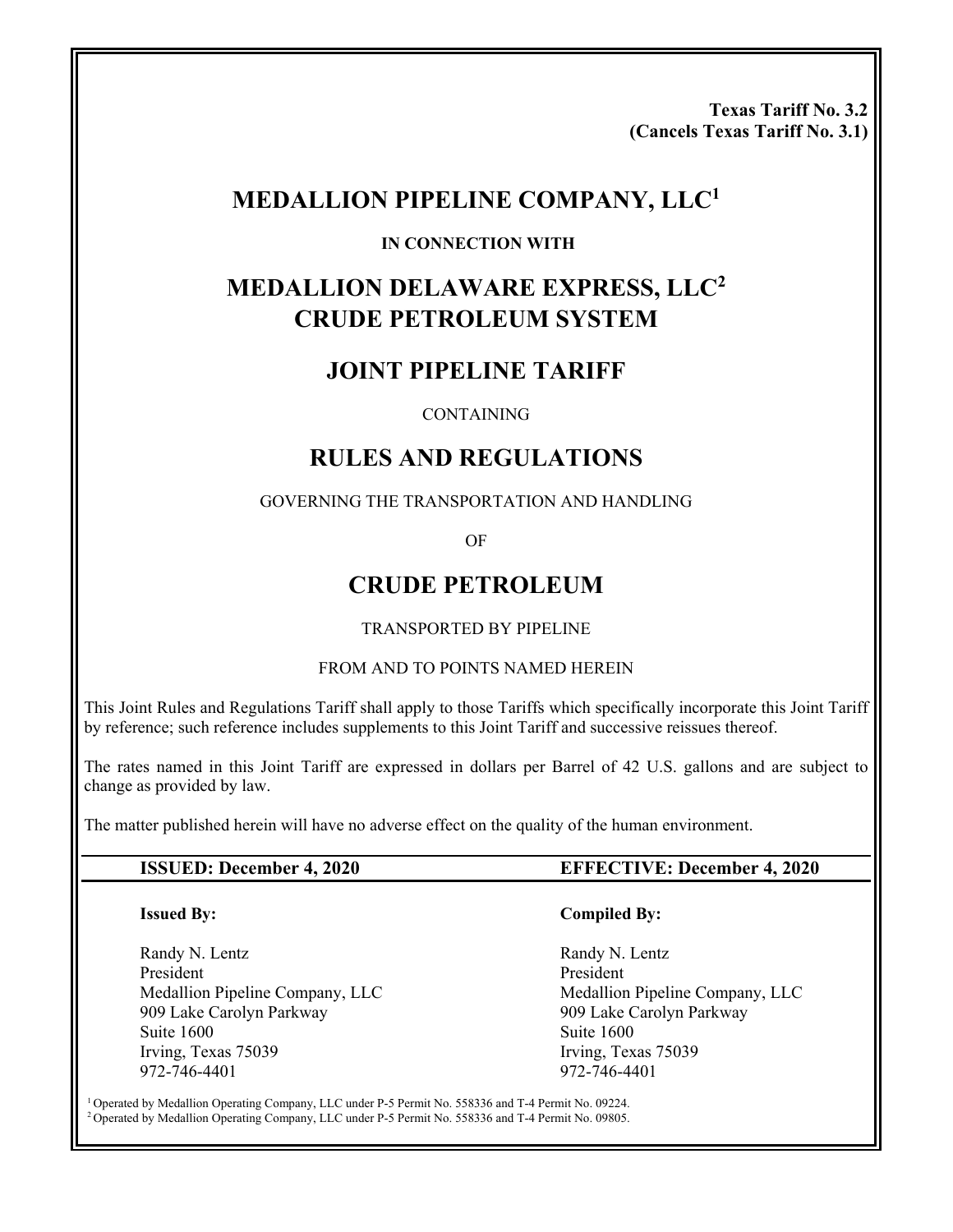# **GENERAL RULES AND REGULATIONS**

## **TABLE OF CONTENTS**

## **SECTION I**

| Page 4 |
|--------|
| Page 4 |
| Page 5 |
| Page 5 |
| Page 5 |
| Page 5 |
| Page 5 |
| Page 5 |
| Page 5 |
| Page 6 |
| Page 6 |
| Page 7 |
| Page 7 |
| Page 7 |
| Page 7 |
| Page 7 |
| Page 7 |
| Page 8 |
| Page 8 |

## **SECTION II**

|                                                                   | Page 9         |
|-------------------------------------------------------------------|----------------|
|                                                                   | Page 14        |
| Rule 22 – Crude Petroleum Quality Specifications and Restrictions | Page 14        |
|                                                                   | Page 16        |
|                                                                   | Page 16        |
|                                                                   | Page [W] 16 17 |
|                                                                   |                |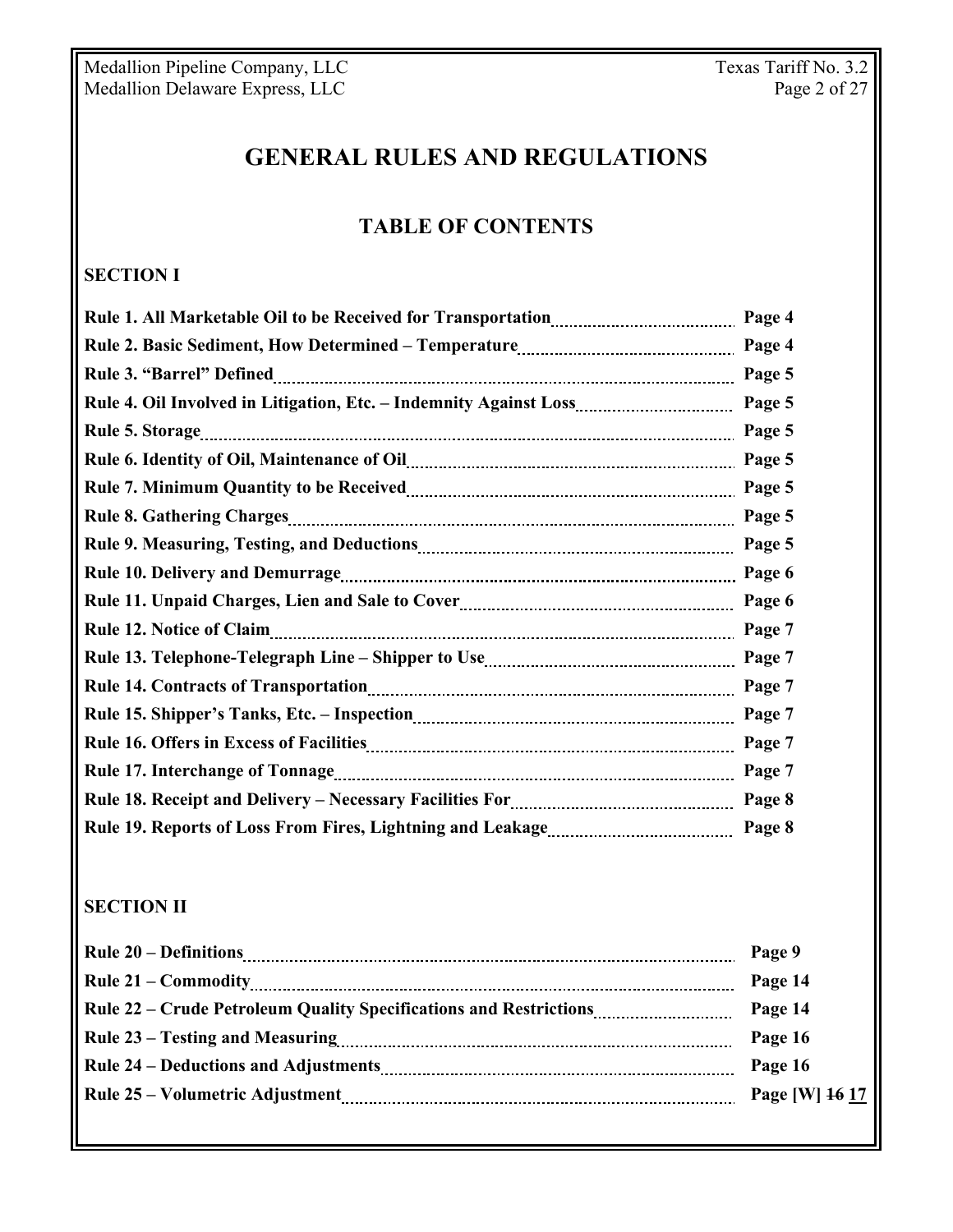| Medallion Pipeline Company, LLC                                               | Texas Tariff No. 3.2 |  |
|-------------------------------------------------------------------------------|----------------------|--|
| Medallion Delaware Express, LLC                                               | Page 3 of 27         |  |
| Rule 26 - Variations in Quality and Gravity and Offset of Common Stream Crude |                      |  |
|                                                                               | Page [W] 16 17       |  |
|                                                                               | Page 17              |  |
|                                                                               | Page 18              |  |
|                                                                               | Page [W] 18 19       |  |
|                                                                               | Page 19              |  |
|                                                                               | Page 19              |  |
|                                                                               | Page [W] 24 22       |  |
|                                                                               | Page 22              |  |
|                                                                               | Page [W] 22 23       |  |
|                                                                               | Page [W] 22 23       |  |
|                                                                               | Page 23              |  |
|                                                                               | Page [W] 23 24       |  |
|                                                                               | Page [W] 23 24       |  |
|                                                                               | Page [W] 23 24       |  |
|                                                                               | Page 25              |  |
|                                                                               | Page 25              |  |
|                                                                               | Page [W] 25 26       |  |
|                                                                               | Page 26              |  |
|                                                                               | Page 26              |  |
|                                                                               | Page [W] 26 27       |  |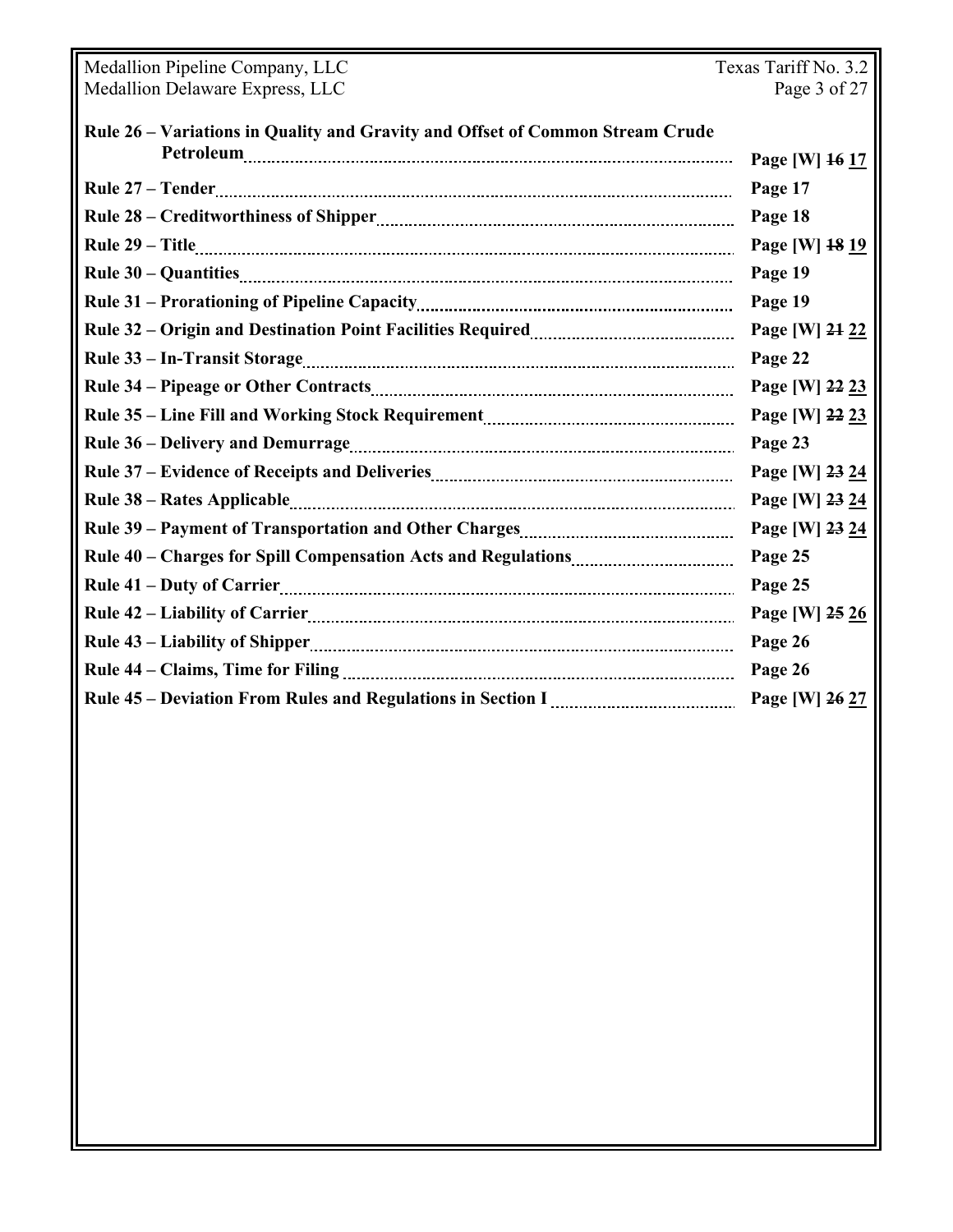# **GENERAL RULES AND REGULATIONS**

## **GENERAL APPLICATION**

Carrier provides transportation of Crude Petroleum between the designated Origin Points on the Delaware Express system and the designated Destination Points on the Medallion Pipeline system, under this Joint Tariff's terms and conditions. Given the configuration of the Joint Tariff Facilities and the bidirectional operations involved on various segments thereof, transportation services nominated by individual Shippers under the Joint Tariff may be effectuated by Carrier through forwardhaul transportation, backhaul transportation, displacement, and/or exchange.

Carrier has delegated to Administrator the authority to perform various functions under the Joint Tariff on Carrier's behalf, including those set forth in Rules 27, 28, 30, 31, 32, 33, 35, 39, and 44, as well as such other functions as Carrier may delegate from time to time. The limitations on Carrier's liability and the indemnifications provided by Shipper set forth in this Rules and Regulations Tariff, including Rules 26, 42, 43, and 44, shall apply in full to all functions delegated to Administrator.

## **SECTION I**

## **RULES AND REGULATIONS OF RAILROAD COMMISSION OF TEXAS RULE 3.71, PIPELINE TARIFFS**

#### **RULE 1 – ALL MARKETABLE OIL TO BE RECEIVED FOR TRANSPORTATION**

By the term "marketable oil" is meant any crude petroleum adapted for refining or fuel purposes, properly settled and containing not more than two percent (2%) of basic sediment, water, or other impurities above a point six (6) inches below the pipeline connection with the tank. Pipelines shall receive for transportation all such "marketable oil" tendered; but no pipeline shall be required to receive for shipment from any one (1) person an amount exceeding three thousand (3,000) barrels of petroleum in any one (1) day; and, if the oil tendered for transportation differs materially in character from that usually produced in the field and being transported therefrom by the pipeline, then it shall be transported under such terms as the shipper and the owner of the pipeline may agree or the commission may require. [Amended by Rules 22 and 23 in Section II below]

#### **RULE 2 – BASIC SEDIMENT, HOW DETERMINED – TEMPERATURE**

In determining the amount of sediment, water, or other impurities, a pipeline is authorized to make a test of the oil offered for transportation from an average sample from each such tank, by the use of centrifugal machine, or by the use of any other appliance agreed upon by the pipeline and the shipper. The same method of ascertaining the amount of the sediment, water, or other impurities shall be used in the delivery as in the receipt of oil. A pipeline shall not be required to receive for transportation, nor shall consignee be required to accept as a delivery, any oil of a higher temperature than ninety degrees Fahrenheit (90° F), except that during the summer oil shall be received at any atmospheric temperature, and may be delivered at like temperature. Consignee shall have the same right to test the oil upon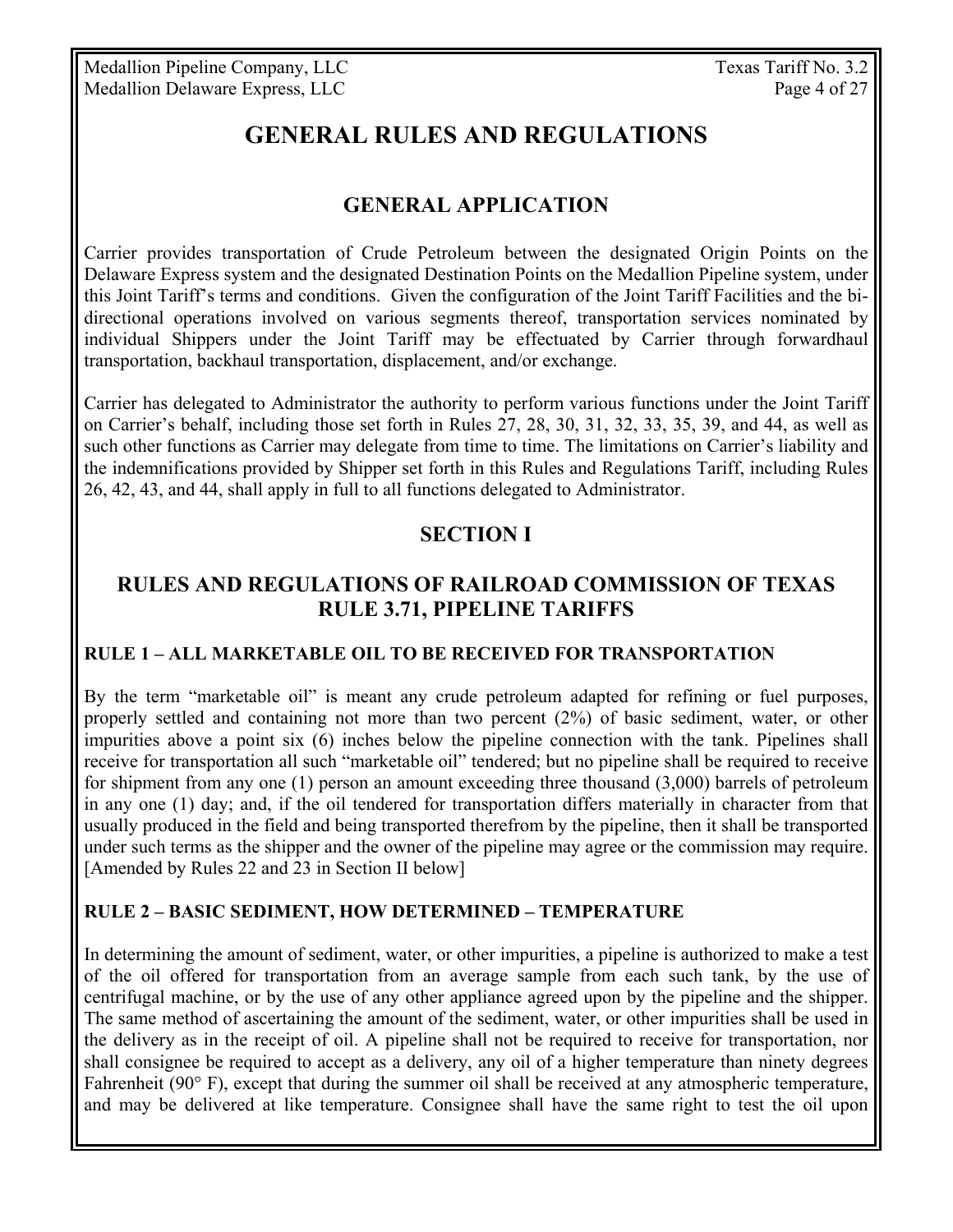Medallion Pipeline Company, LLC Texas Tariff No. 3.2 Medallion Delaware Express, LLC Page 5 of 27

delivery at destination that the pipeline has to test before receiving from the shipper. [Amended by Rule 22 in Section II below]

#### **RULE 3 – "BARREL" DEFINED**

For the purpose of these Section I Rules, a "barrel" of crude petroleum is declared to be forty-two (42) gallons of 231 cubic inches per gallon at sixty degrees Fahrenheit (60° F).

#### **RULE 4 – OIL INVOLVED IN LITIGATION, ETC. -- INDEMNITY AGAINST LOSS**

When any oil offered for transportation is involved in litigation, or the ownership is in dispute, or when the oil appears to be encumbered by lien or charge of any kind, the pipeline may require of shippers an indemnity bond to protect it against all loss. [Amended by Rule 29 in Section II below]

#### **RULE 5 – STORAGE**

Each pipeline shall provide, without additional charge, sufficient storage such as is incidental and necessary to the transportation of oil, including storage at destination or so near thereto as to be available for prompt delivery to destination point, for five (5) days from the date of order of delivery at destination. [Amended by Rules 32 and 33 in Section II below]

#### **RULE 6 – IDENTITY OF OIL, MAINTENANCE OF OIL**

A pipeline may deliver to consignee either the identical oil received for transportation, subject to such consequence of mixing with other oil as are incident to the usual pipeline transportation or it may make delivery from its common stock at destination; provided, if this last be done, the delivery shall be of substantially like kind and market value. [Amended by Rule 29 in Section II below]

#### **RULE 7 – MINIMUM QUANTITY TO BE RECEIVED**

A pipeline shall not be required to receive less than one (1) tank carload of oil when oil is offered for loading into tank cars at destination of the pipeline. When oil is offered for transportation for other than tank car delivery, a pipeline shall not be required to receive less than five hundred (500) barrels. [Amended by Rule 26 in Section II below]

#### **RULE 8 – GATHERING CHARGES**

Tariffs to be filed by a pipeline shall specify separately the charges for gathering of the oil, for transportation, and for delivery.

**RULE 9 – MEASURING, TESTING, AND DEDUCTIONS (REFERENCE SPECIAL ORDER NUMBER 20-63,098 EFFECTIVE JUNE 18, 1973)** [As amended by Rules 22, 23, 24, and 25 in Section II below]

a. Except as provided in subparagraph (b) of this paragraph, all crude oil tendered to a pipeline shall be gauged and tested by a representative of the pipeline prior to its receipt by the pipeline.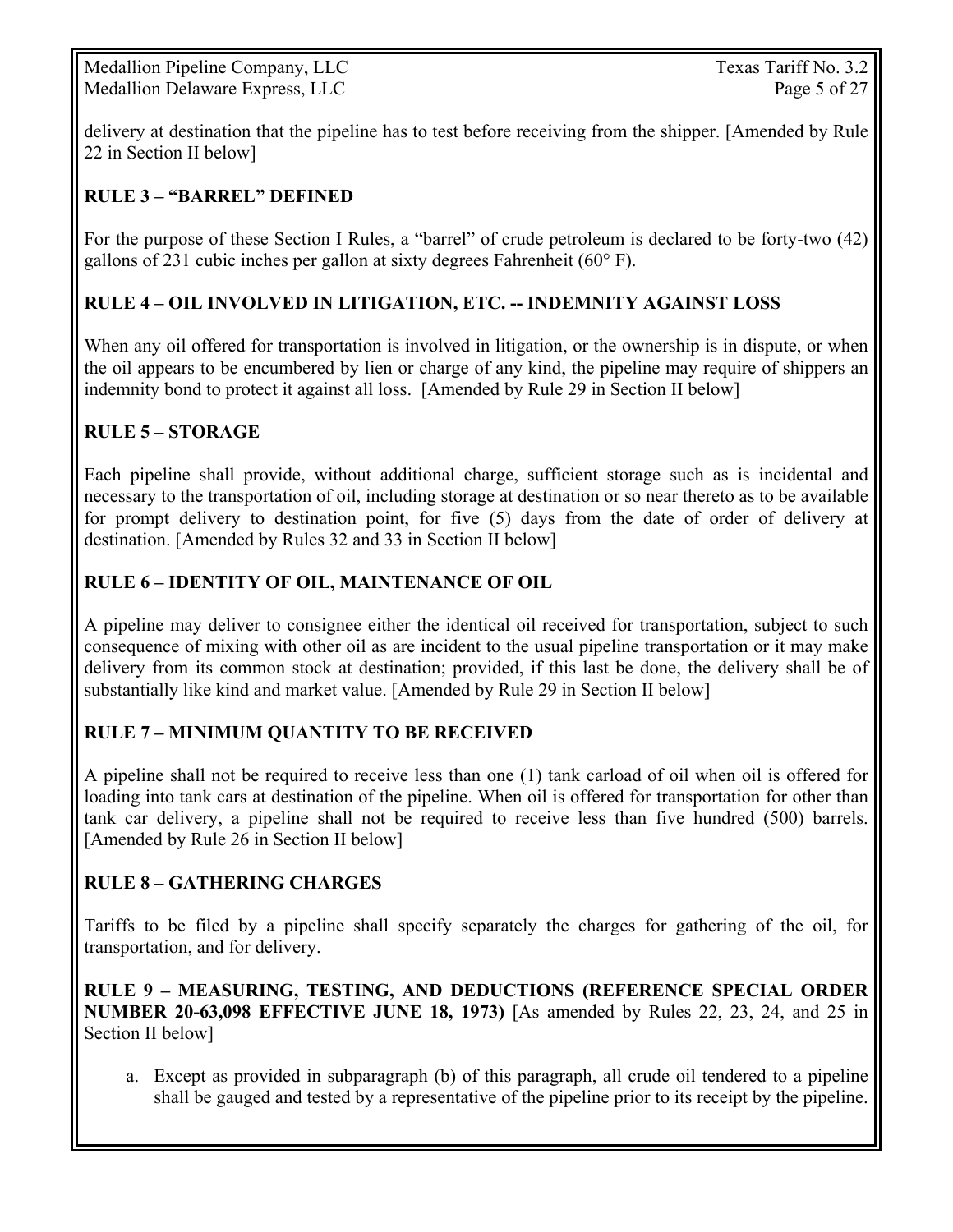The shipper may be present or represented at the gauging or testing. Quantities shall be computed from correctly compiled tank tables showing 100% of the full capacity of the tanks.

- b. As an alternative to the method of measurement provided in subparagraph (a) of this paragraph, crude oil and condensate may be measured and tested, before transfer of custody to the initial transporter, by:
	- i. Lease automatic custody transfer (LACT) equipment, provided such equipment is installed and operated in accordance with the latest revision of American Petroleum Institute (API) Manual of Petroleum Measurement Standards, Chapter 6.1; or
	- ii. Any device or method, approved by the commission or its delegate, which yields accurate measurements of crude oil or condensate.
- c. Adjustments to the quantities determined by the methods described in subparagraphs (a) or (b) of this paragraph shall be made for temperature from the nearest whole number degree to the basis of sixty degrees Fahrenheit ( $60^{\circ}$  F) and to the nearest  $5/10$  API degree gravity in accordance with the volume correction Tables 5A and 6A contained in API Standard 2540, American Society for Testing Materials 01250, Institute of Petroleum 200, first edition, August, 1980. A pipeline may deduct the basic sediment, water, and other impurities as shown by the centrifugal or other test agreed upon by the shipper and pipeline; and 1.0% for evaporation and loss during transportation. The net balance shall be the quantity deliverable by the pipeline. In allowing the deductions, it is not the intention of the commission to affect any tax or royalty obligations imposed by the laws of Texas on any producer or shipper of crude oil.
- d. A transfer of custody of crude between transporters is subject to measurement as agreed upon by the transporters.

### **RULE 10 – DELIVERY AND DEMURRAGE**

Each pipeline shall transport oil with reasonable diligence, considering the quality of the oil, the distance of transportation, and other material elements, but at any time after receipt of a consignment of oil, upon twenty-four (24) hours' notice to the consignee, may offer oil for delivery from its common stock at the point of destination, conformable to Rule 6, at a rate not exceeding ten thousand (10,000) barrels per day of twenty-four (24) hours. Computation of time of storage (as provided for in Rule 5) shall begin at the expiration of such notice. At the expiration of the time allowed in Rule 5 for storage at destination, a pipeline may assess a demurrage charge on oil offered for delivery and remaining undelivered, at a rate for the first ten (10) days of one-tenth of one cent (\$.001) per barrel; and thereafter at a rate of threefourths of one cent (\$.0075) per barrel, for each day of twenty-four (24) hours or fractional part thereof. [Amended by Rule 36 in Section II below]

### **RULE 11 – UNPAID CHARGES, LIEN AND SALE TO COVER**

A pipeline shall have a lien on all oil to cover charges for transportation, including demurrage, and it may withhold delivery of oil until the charges are paid. If the charges shall remain unpaid for more than five (5) days after notice of readiness to deliver, the pipeline may sell the oil at public auction at the general office of the pipeline on any day not a legal holiday. The date for the sale shall be not less than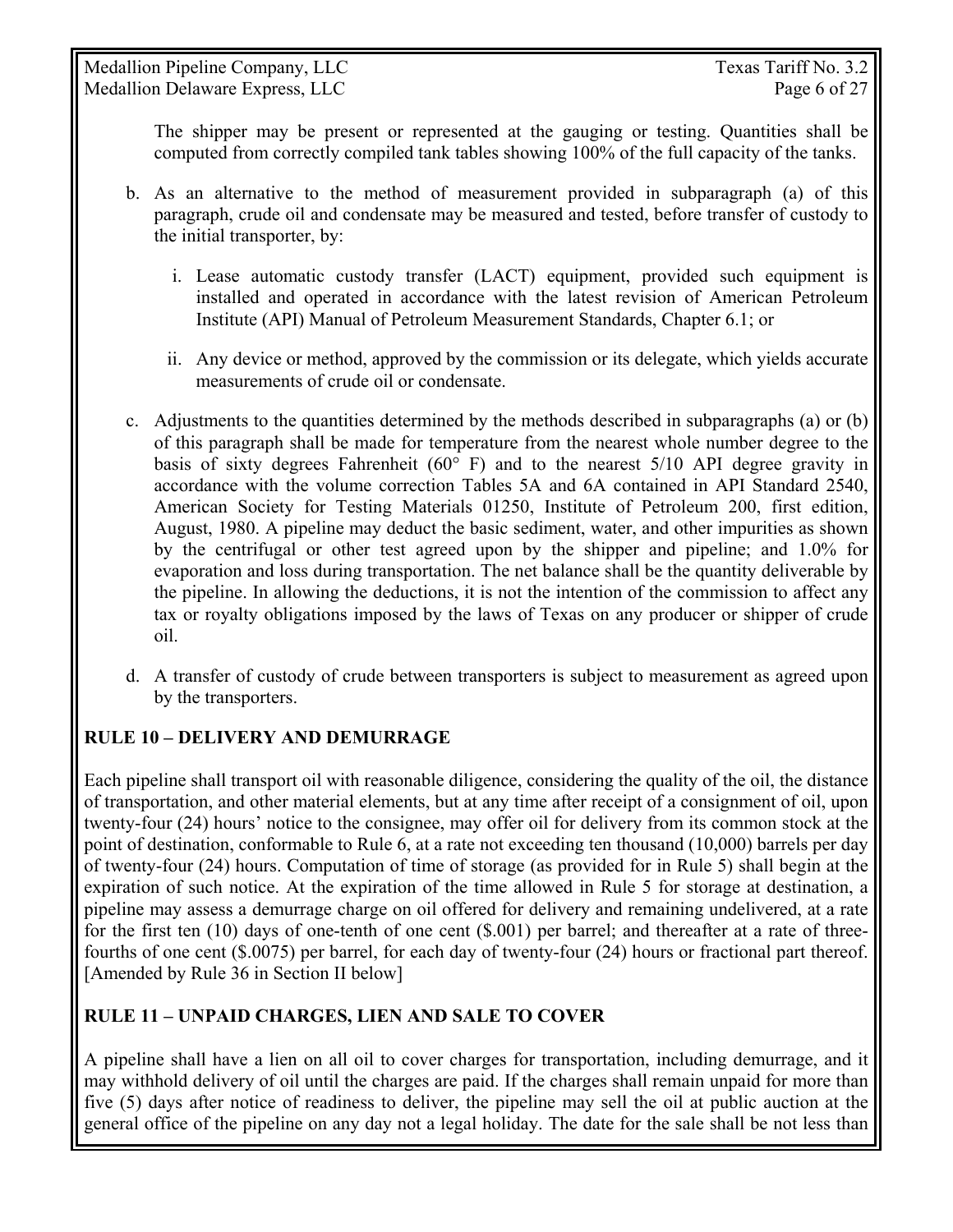Medallion Pipeline Company, LLC Texas Tariff No. 3.2 Medallion Delaware Express, LLC Page 7 of 27

forty-eight (48) hours after publication of notice in a daily newspaper of general circulation published in the city where the general office of the pipeline is located. The notice shall give the time and place of the sale, and the quantity of the oil to be sold. From the proceeds of the sale, the pipeline may deduct all charges lawfully accruing, including demurrage, and all expenses of the sale. The net balance shall be paid to the person lawfully entitled thereto. [Amended by Rules 36 and 39 in Section II below]

## **RULE 12 – NOTICE OF CLAIM**

Notice of claims for loss, damage, or delay in connection with the shipment of oil must be made in writing to the pipeline within ninety-one (91) days after the damage, loss, or delay occurred. If the claim is for failure to make delivery, the claim must be made within ninety-one (91) days after a reasonable time for delivery has elapsed. [Amended by Rule 44 in Section II below]

#### **RULE 13 – TELEPHONE-TELEGRAPH LINE – SHIPPER TO USE**

If a pipeline maintains a private telegraph or telephone line, a shipper may use it without extra charge, for messages incident to shipments. However, a pipeline shall not be held liable for failure to deliver any messages away from its office or for delay in transmission or for interruption of service.

#### **RULE 14 – CONTRACTS OF TRANSPORTATION**

When a consignment of oil is accepted, the pipeline shall give the shipper a run ticket, and shall give the shipper a statement that shows the amount of oil received for transportation, the points of origin and destination, corrections made for temperature, deductions made for impurities, and the rate for such transportation. [Amended by Rule 37 in Section II below]

#### **RULE 15 – SHIPPER'S TANKS, ETC. – INSPECTION**

When a shipment of oil has been offered for transportation, the pipeline shall have the right to go upon the premises where the oil is produced or stored, and have access to any and all tanks or storage receptacles for the purpose of making any examination, inspection, or test authorized by these Rules.

#### **RULE 16 – OFFERS IN EXCESS OF FACILITIES**

If oil is offered to any pipeline for transportation in excess of the amount that can be immediately transported, the transportation furnished by the pipeline shall be apportioned among all shippers in proportion to the amounts offered by each; but no offer for transportation shall be considered beyond the amount which the person requesting the shipment then has ready for shipment by the pipeline. The pipeline shall be considered as a shipper of oil produced or purchased by itself and held for shipment through its line, and its oil shall be entitled to participate in such apportionment. [Amended by Rule 31 in Section II below]

#### **RULE 17 – INTERCHANGE OF TONNAGE**

Pipelines shall provide the necessary connections and facilities for the exchange of tonnage at every locality reached by two or more pipelines, when the commission finds that a necessity exists for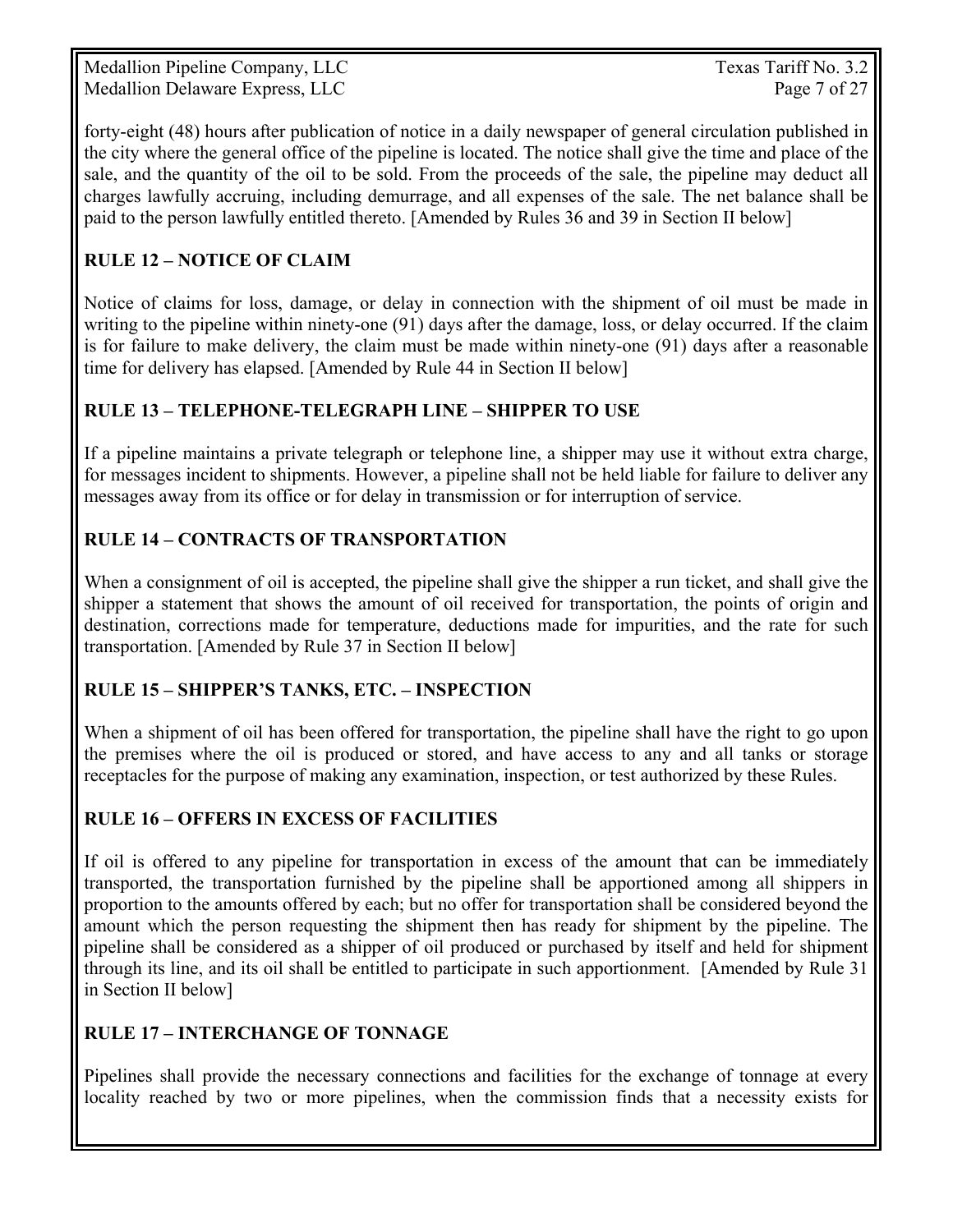Medallion Pipeline Company, LLC Texas Tariff No. 3.2 Medallion Delaware Express, LLC Page 8 of 27

connection, and under such regulations as said commission may determine in each case. [Amended by Rule 32 in Section II below]

#### **RULE 18 – RECEIPT AND DELIVERY – NECESSARY FACILITIES FOR**

Each pipeline shall install and maintain facilities for the receipt and delivery of marketable crude petroleum of shippers at any point on its line if the commission finds that a necessity exists therefor, and under regulations by the commission. [Amended by Rule 32 in Section II below]

**RULE 19 – REPORTS OF LOSS FROM FIRES, LIGHTNING AND LEAKAGE** [Amended by Rules 42 and 43 in Section II below]

- a. Each pipeline shall immediately notify the commission, electronically or by telephone of each fire that occurs at any oil tank owned or controlled by the pipeline, or of any tank struck by lightning. Each pipeline shall in like manner report each break or leak in any of its tanks or pipelines from which more than five (5) barrels escapes. Each pipeline shall file the required information with the commission in accordance with the appropriate commission form within thirty (30) days of the spill or leak.
- b. No risk of fire, storm, flood, or act of God, and no risk resulting from riots, insurrection, rebellion, war, or act of the public enemy, or from quarantine or authority of law or any order, requisition, or necessity of the government of the United States in time of war, shall be borne by a pipeline, nor shall any liability accrue to it from any damage thereby occasioned. If loss of any crude oil from any such causes occurs after the oil has been received for transportation, and before it has been delivered to the consignee, the shipper shall bear a loss in such proportion as the amount of his shipment is to all of the oil held in transportation by the pipeline at the time of such loss, and the shipper shall be entitled to have delivered only such portion of his shipment as may remain after a deduction of his due proportion of such loss, but in such event the shipper shall be required to pay charges only on the quantity of oil delivered. This rule shall not apply if the loss occurs because of negligence of the pipeline.
- c. Common carrier pipelines shall mail (return receipt requested) or hand deliver to landowners (persons who have legal title to the property in question) and residents (persons whose mailing address is the property in question) of land upon which a spill or leak has occurred, all spill or leak reports required by the commission for that particular spill or leak within thirty (30) days of filing the required reports with the commission. Registration with the commission by landowners and residents for the purpose of receiving spill or leak reports shall be required every five (5) years, with renewal registration starting January 1, 1999. If a landowner or resident is not registered with the commission, the common carrier is not required to furnish such reports to the resident or landowner.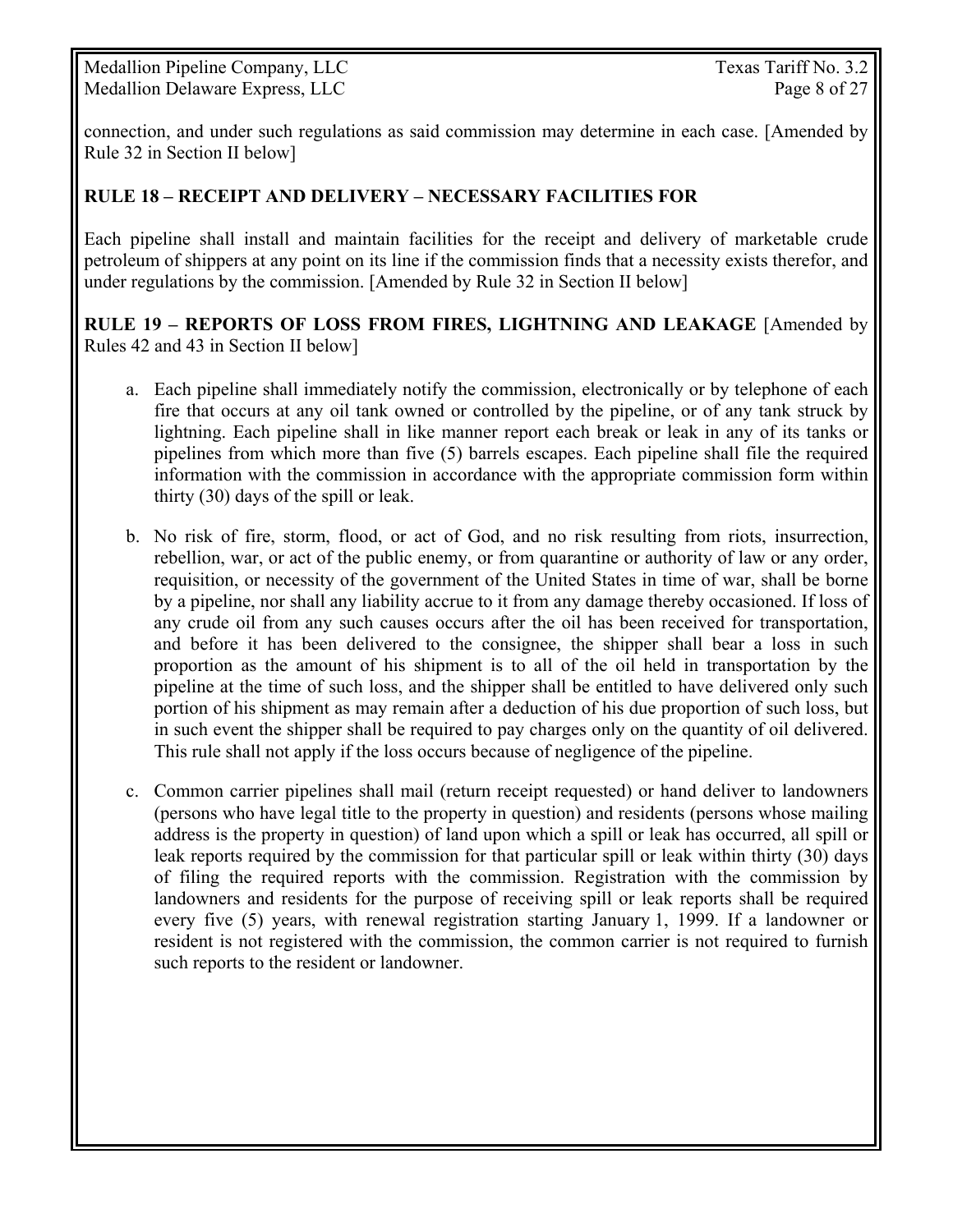Medallion Pipeline Company, LLC Texas Tariff No. 3.2 Medallion Delaware Express, LLC Page 9 of 27

#### **SECTION II**

## **SUPPLEMENTAL MEDALLION PIPELINE COMPANY, LLC RULES AND REGULATIONS GOVERNING CRUDE PETROLEUM TRANSPORTATION BY PIPELINE**

## **DEFINITIONS**

#### **RULE 20 – DEFINITIONS**

"**Acreage Dedication Shipper**" means a Shipper that enters into an Acreage Dedication TSA that dedicates and commits to transport under the Joint Tariff its interest in Crude Petroleum produced in the particular area dedicated pursuant to such Acreage Dedication TSA. An Acreage Dedication Shipper receives Non-Firm Service at the applicable Volume Incentive Rate, but has the right under its Acreage Dedication TSA to elect Committed Firm Service for all quantities up to the applicable Shipper MDQ for any Proration Month(s) by paying the applicable Firm Rate. All quantities in excess of the applicable Shipper MDQ receive Non-Firm Service.

"**Acreage Dedication TSA**" means a TSA entered between Carrier and an Acreage Dedication Shipper for transportation under the Joint Tariff.

"**Actual Shipment**" means the quantities of Crude Petroleum physically tendered at an Origin Point by an individual Shipper during a month under the Joint Tariff.

"**Administrator**" means Delaware Express as the party which administers, on Carrier's behalf, designated functions under the Joint Tariff.

**[N]** "**Affected Segment**" means a segment of Carrier's Pipeline impacted by a Proration Event.

"**API**" means the American Petroleum Institute.

"**ASTM**" means the American Society for Testing Materials.

"**Available Capacity**" means the operationally available capacity to Shippers on Carrier's Pipeline or **[C]** a particular segment on Carrier's Pipeline **[N]** an Affected Segment, as applicable.

"**Barrel**" means forty-two (42) U.S. gallons at sixty degrees Fahrenheit (60° F) and zero (0) gauge pressure if the vapor pressure is at or below atmospheric pressure, or at equilibrium pressure if the vapor pressure is above atmospheric pressure.

"**Base Period**" means the previous eighteen (18) months beginning with the nineteenth (19<sup>th</sup>) month prior to the current Proration Month, except that, during the initial eighteen (18) months **[C]** of the Joint Tariff's operation **[N]** commencing on the Effective Date, the Base Period shall be as provided in Rule 31(h). Previous Proration Months, as well as months in which no apportionment was in effect, will be included in the rolling eighteen (18) month Base Period.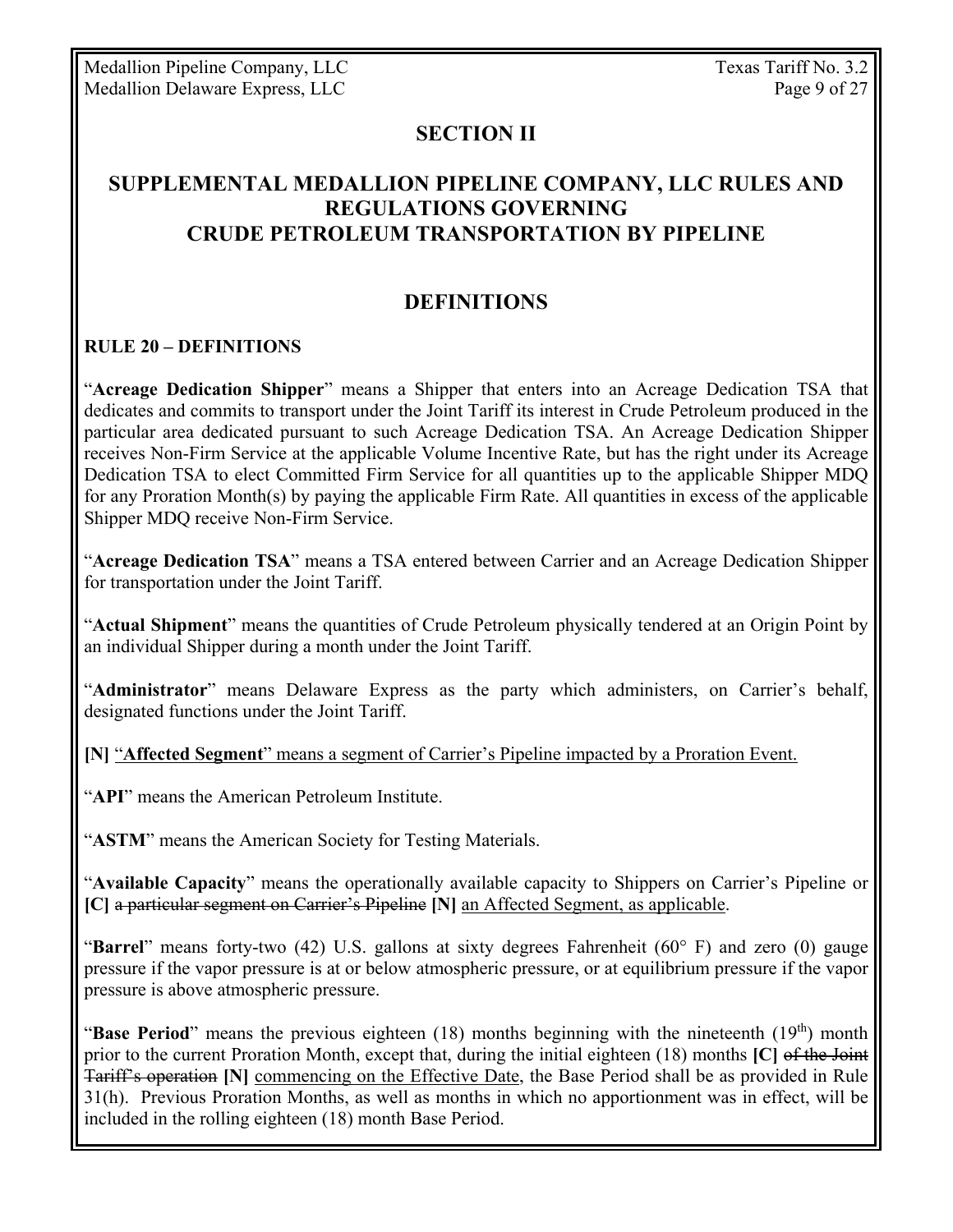Medallion Pipeline Company, LLC Texas Tariff No. 3.2 Medallion Delaware Express, LLC Page 10 of 27

"**Batch,**" "**Batched,**" or "**Batched Shipments**" means transportation of Crude Petroleum that is tendered at the Origin Point pursuant to a TSA in which Shipper has provided or arranged for adequate storage at a location(s) and capacity(ies) which, in Carrier's sole discretion, are sufficient to permit Carrier to physically segregate Shipper's quantities for Delivery.

"**Carrier**" means Delaware Express and Medallion Pipeline.

"**Carrier's Pipeline**" means Medallion Pipeline's Crude Petroleum pipeline facilities originating at the origin points and terminating at the destination points reflected in the Local Tariff, as may be amended from time to time.

**[N]** "**Claims**" has the meaning set forth in Rule 44.

"**Committed Firm Service**" means a service not subject to prorationing except where operational factors or events of force majeure reduce the Joint Tariff Capacity, as set forth in Rule 31(i).

"**Committed Shipper**" means a Shipper that has an effective TSA with both Delaware Express and Medallion Pipeline pursuant to the Joint Tariff.

"**Committed Volume**" means the Barrel per day ("bpd") quantity committed to by a Volume Commitment Shipper, in accordance with a TSA, multiplied by the number of days in the relevant month.

"**Common Stream**" means Crude Petroleum, Tendered or Received at the Joint Tariff Facilities and associated facilities as designated in the related tariffs and moved through Joint Tariff Facilities, which is commingled or intermixed with other Crude Petroleum of like characteristics and quality. A Common Stream may be made up of one or more Tenders of Crude Petroleum provided that each Tender of Crude Petroleum meets the quality specifications, as set out in Rule 22. Common Streams and characteristics of each shall be determined by Carrier in its sole discretion.

"**Consignee**" means the party that Shipper has authorized to accept the Delivery from Carrier of Crude Petroleum at the Destination Point.

"**Crude Petroleum**" means West Texas Intermediate Light Sweet Crude Oil from oil and gas wells which has not been blended or mixed with other grades of crude oil or "indirect products" (as defined below) and which meet the required specifications established pursuant to Rule 22 of this Rules and Regulations Tariff. For the avoidance of doubt, Crude Petroleum shall exclude, and Carrier shall not be required to transport, "indirect liquid products of oil or gas wells" sometimes referred to as "indirect products", meaning the liquid products resulting from the operation of gasoline recovery plants, gas recycling plants, condensate or distillate recovery equipment in gas or oil fields, or a mixture of such products.

"**Deficiency Payment**" means a payment to be made by a Volume Commitment Shipper, as determined in accordance with a Volume Commitment TSA.

"**Delaware Express**" means Medallion Delaware Express, LLC.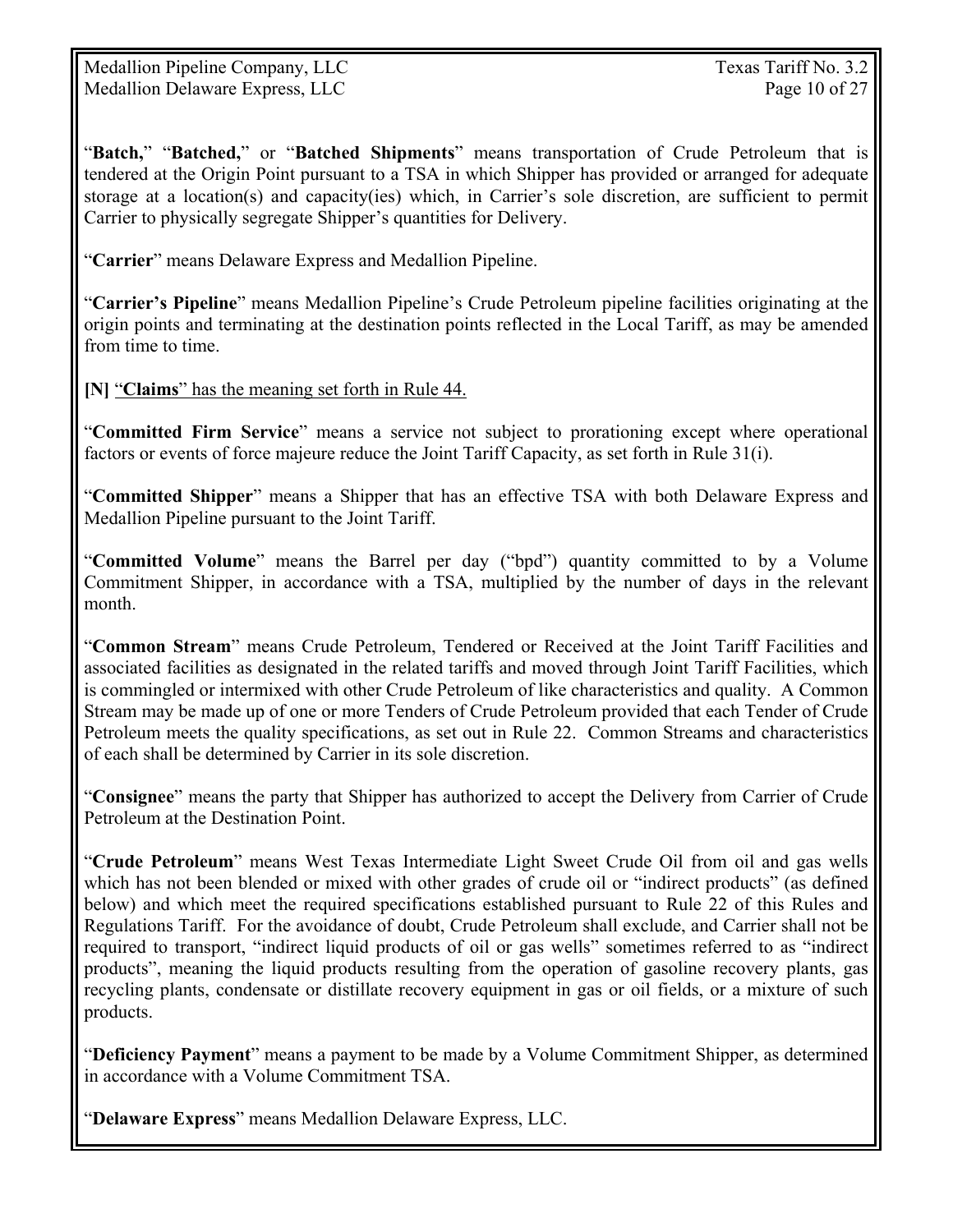Medallion Pipeline Company, LLC Texas Tariff No. 3.2 Medallion Delaware Express, LLC Page 11 of 27

"**Delivery,**" "**Deliver,**" "**Deliveries,**" or "**Delivered**" means the transfer of physical and legal custody of Crude Petroleum from Medallion Pipeline at the Destination Point to Shipper or its Consignee.

"**Destination Point**" means the point(s) of Delivery, as specified in the Rates Tariff.

**[N]** "**Effective Date**" has the meaning set forth in Rule 31(h).

"**Exempt Volumes**" has the meaning set forth in Rule 31(c).

"**Firm Capacity**" means the bpd capacity equal to the aggregate Committed Volumes and Shipper MDQs pursuant to all Committed Shippers' TSAs in effect during the Proration Month.

"**Firm Rate**" means the applicable rate identified as the "Firm Rate" in the then-effective Rates Tariff.

"**Firm Shipper**" means a Committed Shipper that, pursuant to the terms of its TSA, has elected to pay the applicable Firm Rate for a particular Proration Month(s) in exchange for Committed Firm Service for quantities up to the Committed Volume or Shipper MDQ, as applicable.

"**Gravity**" means gravity determined in accordance with ASTM Designation D-287.

"**In-Transit Point**" means Carrier's point of connection with the facilities of third-party storage providers, including an affiliate of Carrier. The current In-Transit Points under the Joint Tariff are at the Independence Station on Delaware Express' system and the Colorado City Hub, the Crane Hub, the Garden City Station, the Howard Station, the Midkiff Station, and the Midland Hub on Medallion Pipeline's system.

"**Joint Tariff**" means the tariff publications applicable to the Joint Tariff Service, including the Rates Tariff, the Rules and Regulations Tariff, and any supplements and revisions thereto, as may be filed and maintained with the RRC from time to time for the Joint Tariff Service rendered in intrastate commerce.

"**Joint Tariff Allocated Quantity**" means a quantity determined by multiplying the Joint Tariff Capacity Ratio by the Available Capacity.

"**Joint Tariff Capacity**" means the capacity available for the Joint Tariff Service under normal operating conditions, which shall not be less than the sum of the Joint Tariff MDQ, as such may be changed from time to time pursuant to the terms of the TSAs, plus the Uncommitted Capacity.

"**Joint Tariff Capacity Ratio**" means, as of the time of the determination, a fraction the numerator of which is the Joint Tariff MDQ **[N]** on the Affected Segment for the Proration Month and the denominator of which is the sum of **[C]** the **[N]** such Joint Tariff MDQ, **[N]** the Other Joint Tariff MDQ and **[N]** the Local Tariff Capacity on the **[W]** affected segment Affected Segment.

"**Joint Tariff Facilities**" means the Crude Petroleum pipeline facilities of Delaware Express and Medallion Pipeline that render the Joint Tariff Service, which facilities originate at the Origin Point(s) and terminate at the Destination Point(s) as reflected in the Rates Tariff, as may be amended from time to time.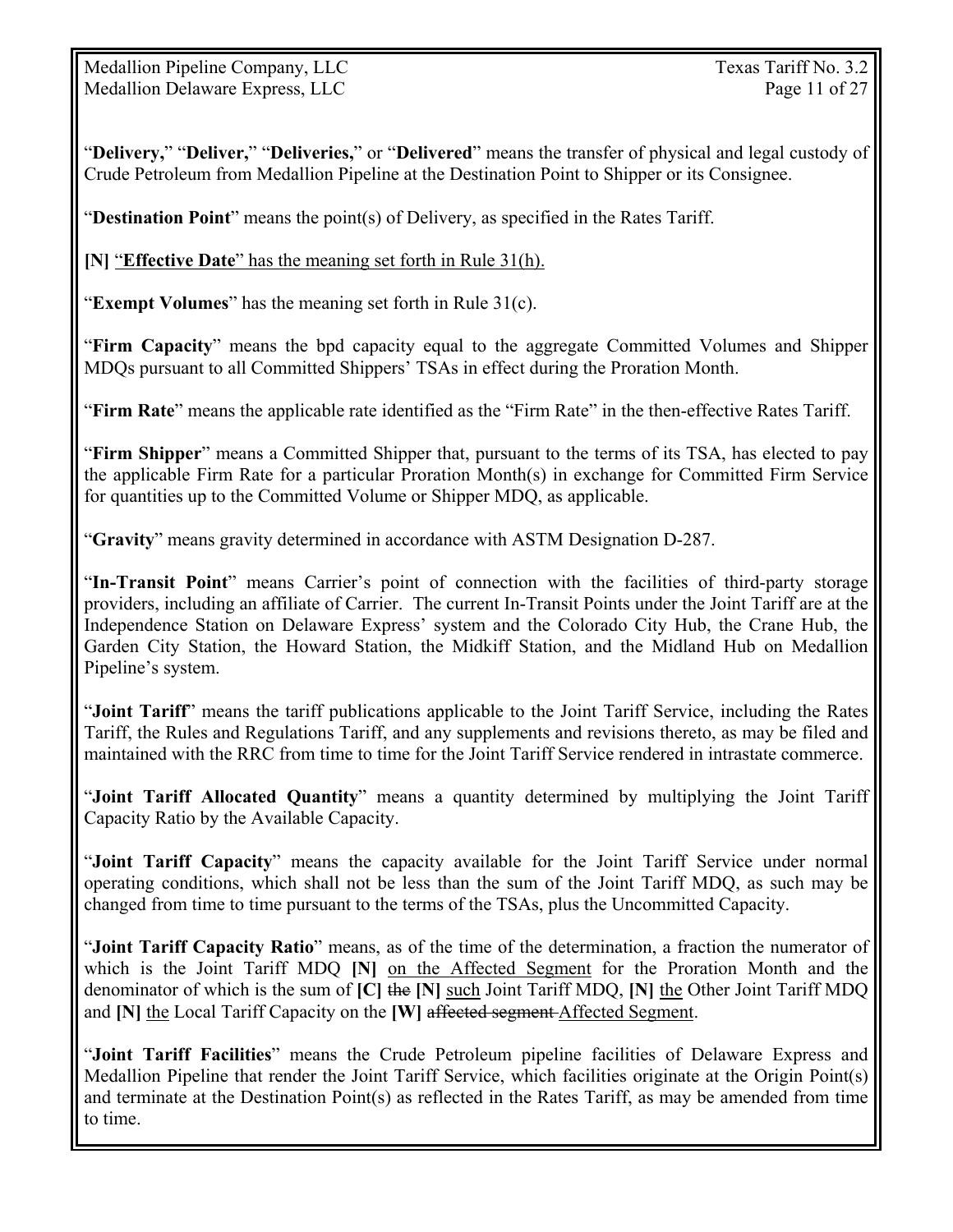"**Joint Tariff MDQ**" means the sum of the (i) aggregate Shipper MDQs of the Acreage Dedication Shippers, and (ii) aggregate Committed Volumes of the Volume Commitment Shippers.

"**Joint Tariff Service**" means the transportation service on Delaware Express and Medallion Pipeline available to Committed Shippers and Uncommitted Shippers pursuant to the terms of the then-effective Joint Tariff.

**[C]** "**Joint Tariff Shipper**" means a person that transports Crude Petroleum pursuant to the Joint Tariff.

"**Local Tariff**" means the local rate tariff(s) and rules and regulations tariff(s), including supplements and revisions thereto, as filed and maintained by Medallion Pipeline with the RRC for local transportation service on the Medallion Pipeline system.

"**Local Tariff Allocated Quantity**" **[C]** means a quantity equal to the Available Capacity less the Joint Tariff Allocated Quantity **[N]** shall have the meaning set forth in the Local Tariff.

"**Local Tariff Capacity**" means the aggregate capacity between each origin point and destination point on Carrier's Pipeline as set forth in each Petition for Declaratory Order filed with the FERC, less the Joint Tariff MDQ **[N]** and the Other Joint Tariff MDQ.

"**Local Tariff Service**" means the transportation service available to Local Tariff Shippers pursuant to the terms of the applicable and then-effective Local Tariff.

"**Local Tariff Shipper**" means a person that transports Crude Petroleum pursuant to the Local Tariff.

"**Make-Up Volumes**" means Barrels for which a Deficiency Payment has been paid and that are nominated by a Volume Commitment Shipper for transportation in a subsequent month in accordance with a Volume Commitment TSA.

"**Medallion Pipeline**" means Medallion Pipeline Company, LLC.

"**New Shipper**" means, for purposes of prorationing in Rule 31, any Shipper who does not qualify as a Committed Shipper or Regular Shipper.

"**Nomination**" or "**Tender**" means any offer by a Shipper to Carrier of a stated quantity of Crude Petroleum for transportation from the Origin Point to the Destination Point in accordance with the Joint Tariff. The definition of "**Nomination**" includes a late or revised Nomination submitted by a Shipper under Rule 27, and a Nomination for in-transit storage submitted by a Shipper under Rule 33, to the extent such Nomination is accepted by Carrier pursuant to Rule 27 or Rule 33, as applicable.

"**Non-Firm Service**" means a service subject to prorationing.

**[N]** "**Obligations**" has the meaning set forth in Rule 39.

"**Origin Point**" means the points of Receipt on Delaware Express, as specified in the Rates Tariff.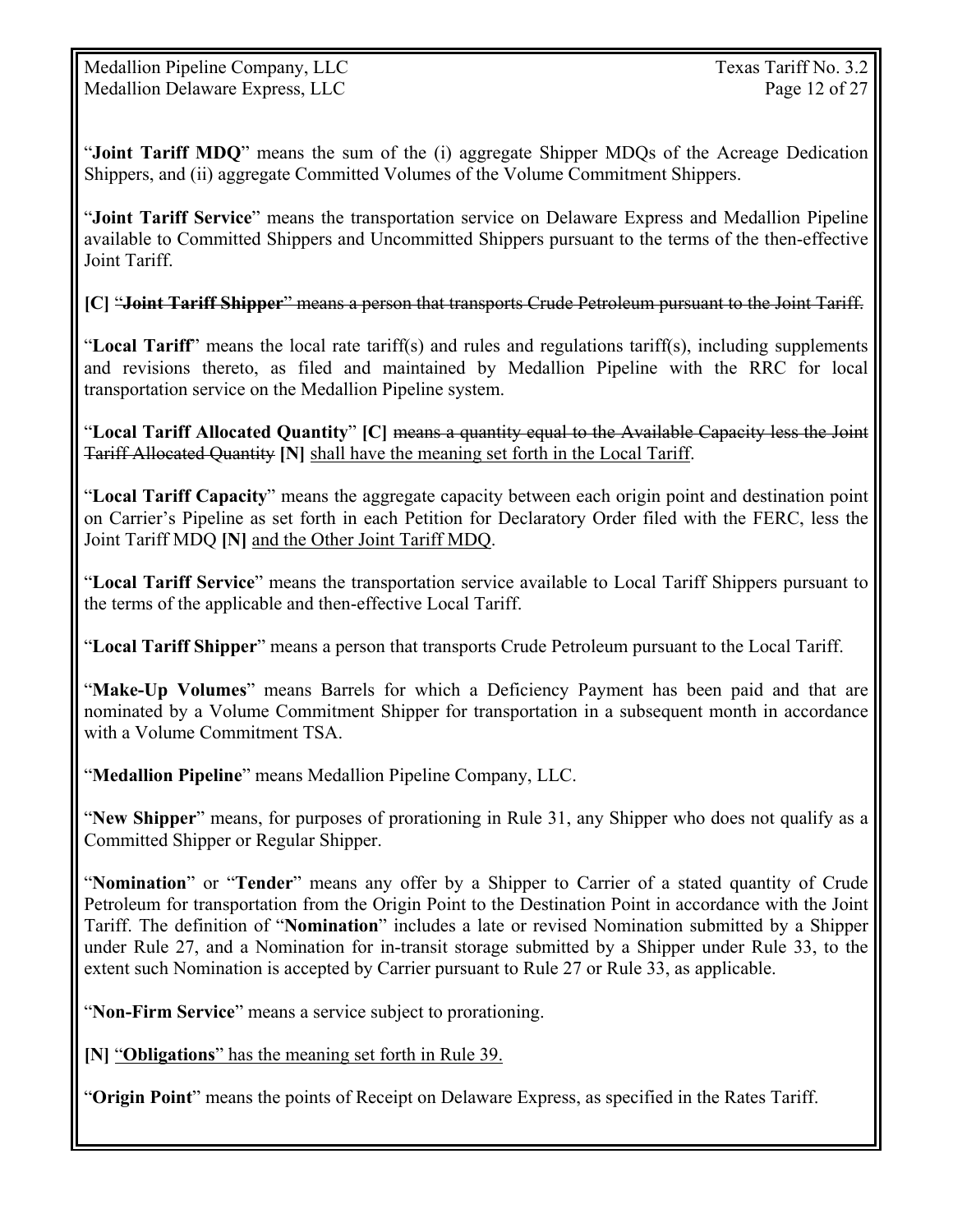Medallion Pipeline Company, LLC Texas Tariff No. 3.2 Medallion Delaware Express, LLC Page 13 of 27

"**Other Joint Tariff**" means each rules and regulations tariff, and any supplements and revisions thereto, as may be filed and maintained by Medallion Pipeline with the RRC from time to time for a joint transportation service rendered in intrastate commerce with another carrier, other than Delaware Express.

**[N]** "**Other Joint Tariff Service**" means the transportation service available to shippers pursuant to the terms of any applicable and then-effective Other Joint Tariff.

"**Other Joint Tariff MDQ**" means the exempt volumes as defined in each Other Joint Tariff.

"**PLA**" means the loss allowance described in Rule 24.

**[N]** "**Proration Event**" means an event that occurs when, based upon all valid Nominations submitted by Shippers in compliance with this Joint Tariff, by shippers in compliance with any Other Joint Tariff, and by Local Tariff Shippers in compliance with the Local Tariff, Carrier determines that the total volumes nominated by all Shippers, shippers under any Other Joint Tariff, and Local Tariff Shippers for shipment on Carrier's Pipeline or a pipeline segment thereof exceed the Available Capacity of Carrier's Pipeline or a pipeline segment thereof.

"**Proration Month**" refers to a month when **[C]** , based upon all valid Nominations submitted by Shippers in compliance with this Joint Tariff and the Local Tariff, Carrier determines that the total volumes nominated by all Joint Tariff Shippers and Local Tariff Shippers for shipment on Carrier's Pipeline or a pipeline segment thereof during that month exceed the Available Capacity of Carrier's Pipeline or a pipeline segment thereof **[N]** a Proration Event occurs.

"**Rates Tariff**" means that publication within Carrier's Joint Tariff that sets forth the rates applicable to the transportation of Crude Petroleum by Carrier and that makes specific reference by Texas Tariff number to this Rules and Regulations Tariff **[N]** , as filed with the RRC and as may be supplemented and amended from time to time.

"**Receipt,**" "**Receive,**" or "**Received**" means the transfer of physical and legal custody of Crude Petroleum from Shipper to Delaware Express at the Origin Point for transportation.

"**Regular Shipper**" means, for purposes of prorationing in Rule 31, (i) an Uncommitted Shipper meeting the eligibility requirements in Rule 31(e), (ii) a Committed Shipper to the extent of its Non-Firm Service, and (iii) a Firm Shipper, but only to the extent of any quantities in excess of its Exempt Volumes.

"**Remaining Available Capacity**" means for each Proration Month, the **[C]** capacity **[N]** portion of the Joint Tariff Allocated Quantity remaining after the satisfaction of all Exempt Volumes nominated.

"**RRC**" means the Railroad Commission of Texas.

"**Rules and Regulations Tariff**" means this Tariff; specifically, that publication within Carrier's Joint Tariff that sets forth the rules and regulations that govern the Joint Tariff Service, as filed with the RRC and as may be supplemented and amended from time to time.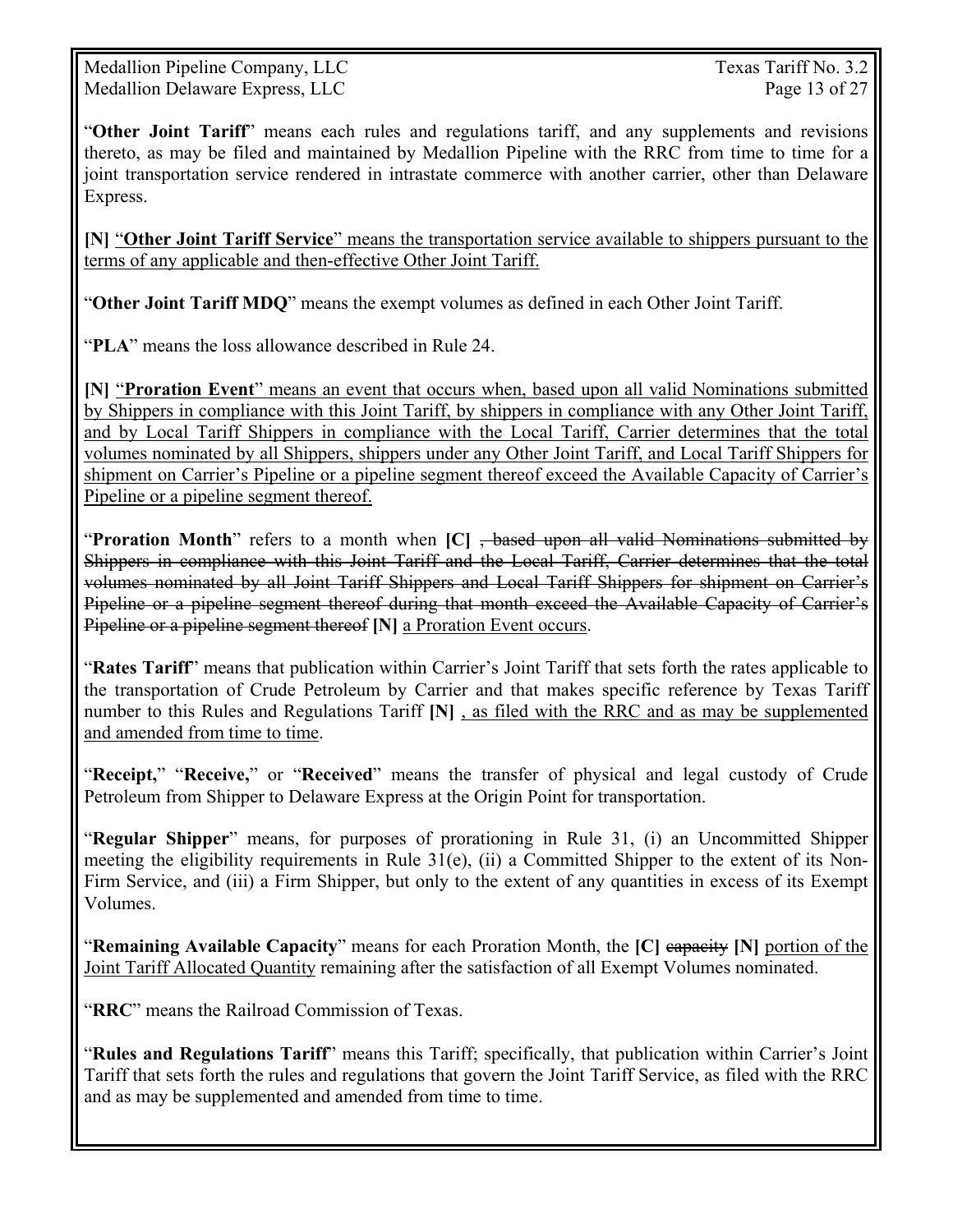Medallion Pipeline Company, LLC Texas Tariff No. 3.2 Medallion Delaware Express, LLC Page 14 of 27

"**Shipper**" means the party that arranges with Carrier for the transportation of Crude Petroleum pursuant to the terms of the Joint Tariff.

"**Shipper MDQ**" means the maximum daily quantity that an Acreage Dedication Shipper is entitled to transport under an effective Acreage Dedication TSA, as such quantity may be adjusted from time to time by Administrator pursuant to the terms of such Acreage Dedication TSA.

"**Tender**" has the meaning set forth in the definition of Nomination.

"**TSA**" means Transportation Service Agreements executed by Delaware Express and a Committed Shipper, and by Medallion Pipeline and such Committed Shipper, for service pursuant to the Joint Tariff.

"**Uncommitted Capacity**" means that amount of capacity above the Joint Tariff MDQ to be made available at all times for uncommitted Joint Tariff Service, such that the Joint Tariff MDQ represents ninety percent (90%) and the Uncommitted Capacity represents ten percent (10%) of the total Joint Tariff Capacity.

"**Uncommitted Shipper**" means a Shipper that has not executed a TSA. An Uncommitted Shipper receives Non-Firm Service subject to the prorationing provisions in Rule 31.

"**Volume Commitment Shipper**" means a Committed Shipper that commits to transport, or pay for, a specified Committed Volume on a monthly basis pursuant to the terms of a Volume Commitment TSA. A Volume Commitment Shipper receives Non-Firm Service at the applicable Volume Incentive Rate, but has the right under its Volume Commitment TSA to elect Committed Firm Service for all quantities up to the specified Committed Volume for any Proration Month(s) by paying the applicable Firm Rate. All quantities in excess of the specified Committed Volume receive Non-Firm Service.

"**Volume Commitment TSA**" means a TSA entered between Carrier and a Volume Commitment Shipper for transportation under the Joint Tariff.

"**Volume Incentive Rate**" means the applicable rate identified as the "Volume Incentive Rate" in the then-effective Rates Tariff.

## **COMMODITY DESCRIPTION AND MEASUREMENT**

#### **RULE 21 – COMMODITY**

Carrier is engaged in the transportation of Crude Petroleum and will not accept any other commodity for transportation, except as provided herein.

#### **RULE 22 – CRUDE PETROLEUM QUALITY SPECIFICATIONS AND RESTRICTIONS**

Crude Petroleum shall be accepted for transportation only when such Crude Petroleum meets the following quality specifications. These specifications shall apply to each Barrel of a Shipper's Nomination and not be limited to the composite sample of the Nomination: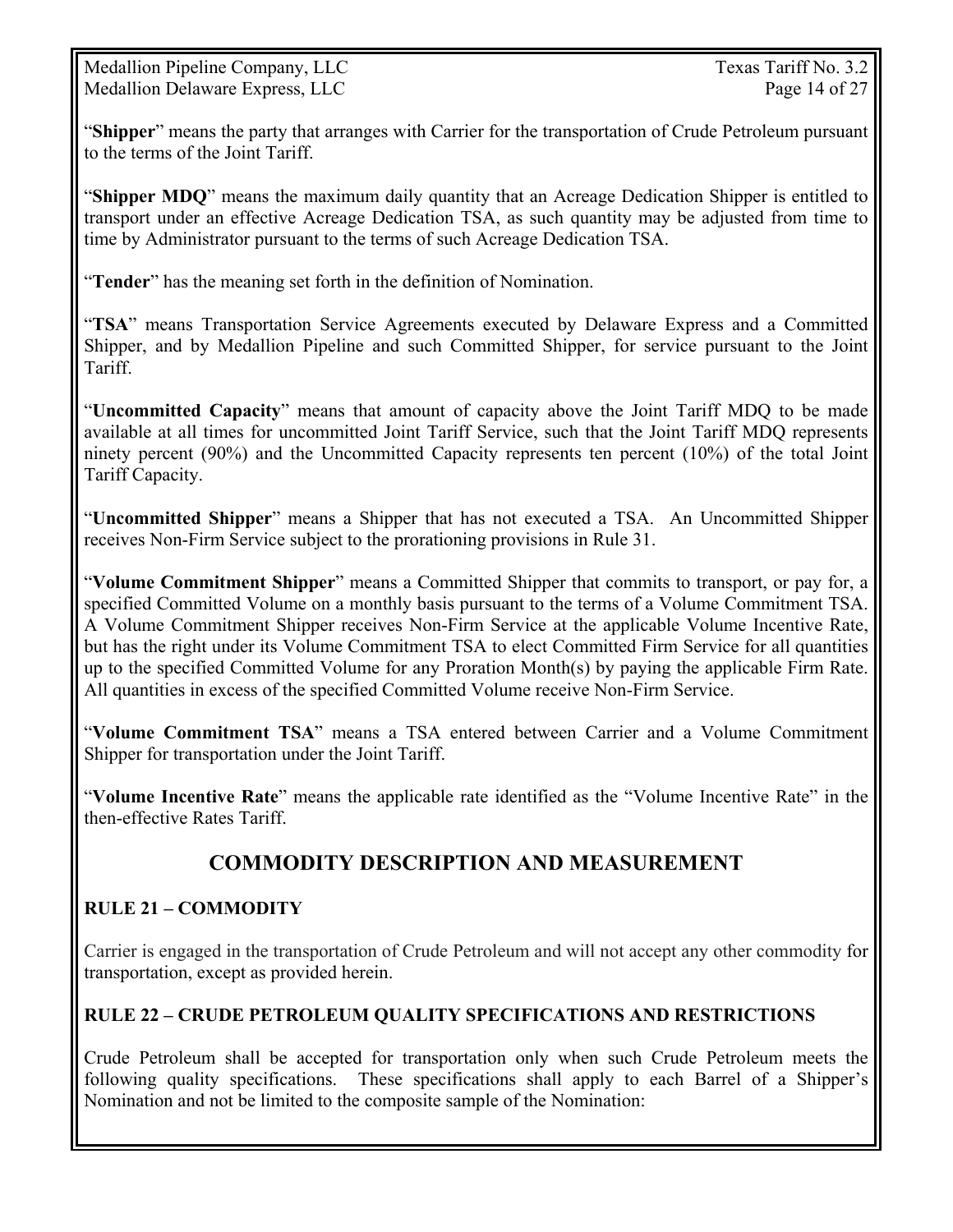- (a) API Gravity of between thirty six degrees  $(36^{\circ})$  and forty four degrees  $(44^{\circ})$ ;
- (b) the true vapor pressure of such volumes does not exceed 11 psia or result in Carrier's noncompliance with federal, state, or local requirements regarding hydrocarbon emissions;
- (c) has a Reid vapor pressure less than 9.0 psia at a temperature of one hundred degrees Fahrenheit (100° F);
- (d) basic sediment, water, and other impurities of one percent (1%) or less;
- (e) temperature of one hundred and twenty degrees Fahrenheit ( $120^\circ$  F) or less;
- (f) the sulfur content does not exceed forty-five hundredths of one percent  $(0.45\%)$  by weight;
- (g) readily susceptible to transportation through Carrier's existing facilities; and
- (h) will not materially affect the quality of other shipments or cause disadvantage to other Shippers or Carrier.

Carrier may waive the foregoing specifications on a not unduly discriminatory basis where, in Carrier's sole judgment, the Receipt of any affected Barrels at particular Origin Points would not (i) adversely impact the ability of the Common Stream to remain within the foregoing quality specifications or, if not in compliance with such quality specifications, adversely impact the ability of Deliveries to the affected Destination Points to satisfy the tariff quality specifications of directly connected downstream pipeline carriers (including the requirements of the connection agreements entered into with such carriers), and (ii) otherwise adversely impact the Joint Tariff Facilities.

Carrier reserves the right to reject Crude Petroleum that, in its sole discretion, does not meet the quality specifications referenced above. In addition, Carrier shall reject Crude Petroleum containing contaminants including, but not limited to, chemicals such as chlorinated and/or oxygenated hydrocarbons and/or heavy metals such as lead and/or vanadium. Carrier reserves the right to reject Crude Petroleum if, in its sole discretion, Deliveries of such quantities would not meet the tariff quality specifications (including the requirements of the connection agreements entered with such carriers) of the directly interconnected downstream pipelines listed in Carrier's currently-effective Rates Tariff. Where the transportation service nominated by a Shipper is effectuated by Carrier through backhaul, displacement, and/or exchange, Carrier's determination of whether Receipts from such Shipper satisfy the quality specifications herein may be based upon the actual physical delivery path rather than the nominated delivery path.

Carrier may, at its discretion, require, approve, or reject Crude Petroleum containing, or the injection into Crude Petroleum of, corrosion inhibitors, viscosity or pour point depressants, drag reducing agent, or other such additives in the Crude Petroleum to be transported.

If Crude Petroleum is accepted from third-party owned tankage, settled bottoms in such tanks must not be above a point six inches (6") below the bottom of the pipeline connection with the tank.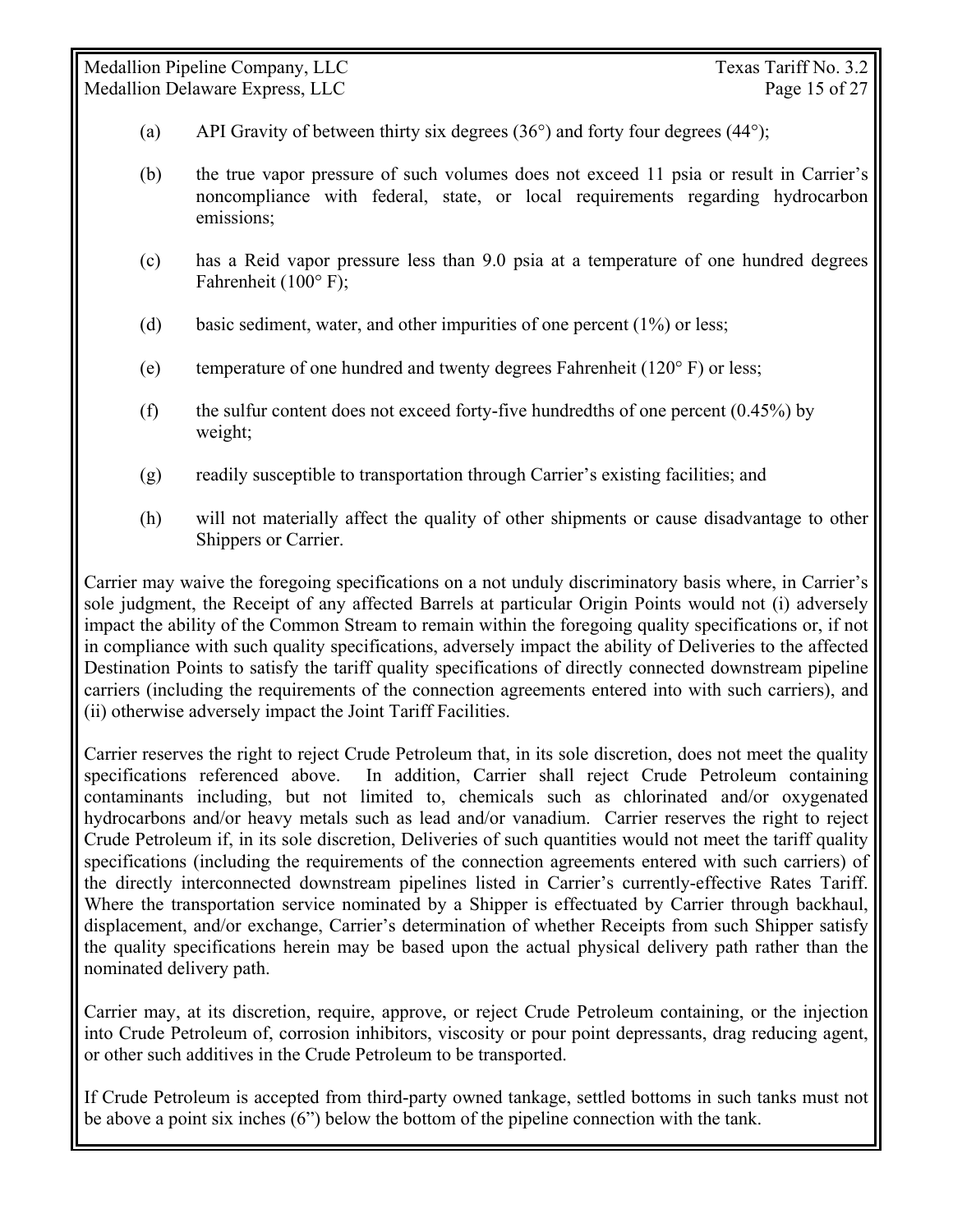Medallion Pipeline Company, LLC Texas Tariff No. 3.2 Medallion Delaware Express, LLC Page 16 of 27

Carrier reserves the right to reject Crude Petroleum, in its sole discretion, if Shipper or Consignee has failed to comply with applicable laws, rules, and regulations made by government authorities regulating shipment of Crude Petroleum.

If, upon investigation, Carrier determines that Shipper has delivered contaminated Crude Petroleum or Crude Petroleum which otherwise fails to comply with the specifications set forth above, Carrier may exclude Shipper from further entry into applicable segments of the Joint Tariff Facilities until Shipper is able to comply with the quality specifications referenced above, as determined by Carrier in its sole discretion. Carrier reserves the right to dispose of any contaminated Crude Petroleum in its pipeline. Disposal, if necessary, may be made in any reasonable commercial manner, and any liability associated with the contamination or disposal of any Crude Petroleum shall be borne by the Shipper introducing the contaminated Crude Petroleum into the Joint Tariff Facilities.

Carrier may, from time to time, undertake to transport other or additional grades of crude petroleum to the extent Carrier elects, in its sole discretion, to offer such transportation by employing Batched Shipments. If, in Carrier's sole discretion, sufficient quantities are not nominated or facilities are not available to justify continued transportation of other or additional grades, Carrier may, after giving reasonable notice to Shippers who may be affected, cease transporting particular grades of crude petroleum.

Carrier may inject indirect products into Carrier's Pipeline to facilitate the efficient operation of Carrier's facilities.

### **RULE 23 – TESTING AND MEASURING**

Prior to or during Receipt of Crude Petroleum for transportation, and prior to or during release thereof for Delivery, such quantities of Crude Petroleum shall be measured and tested by a representative of Carrier. Crude Petroleum will be measured by metering.

All shipments tendered to Carrier for transportation shall be metered by a representative of Carrier prior to, or at the time of, Receipt from Shipper. Shipper or Consignee shall have the option of being present or represented during the testing or metering. The results of such testing or metering shall be final.

#### **RULE 24 – DEDUCTIONS AND ADJUSTMENTS**

In measuring the quantity of Crude Petroleum Received and Delivered, corrections shall be made from volumes at actual or observed temperature to volumes at sixty degrees Fahrenheit (60° F) and for pressure to 14.696 psia. Quantities shall be corrected for this purpose by use of applicable API-ASTM volume correction factor tables.

For all shipments of Crude Petroleum, a deduction for PLA of two-tenths of one percent (0.2%) will be made to cover evaporation, interface losses, and other normal losses during transportation. Carrier, in addition, will deduct the full amount of sediment, water, and other impurities. The net balance, after applicable deduction, will be the quantity deliverable by Carrier.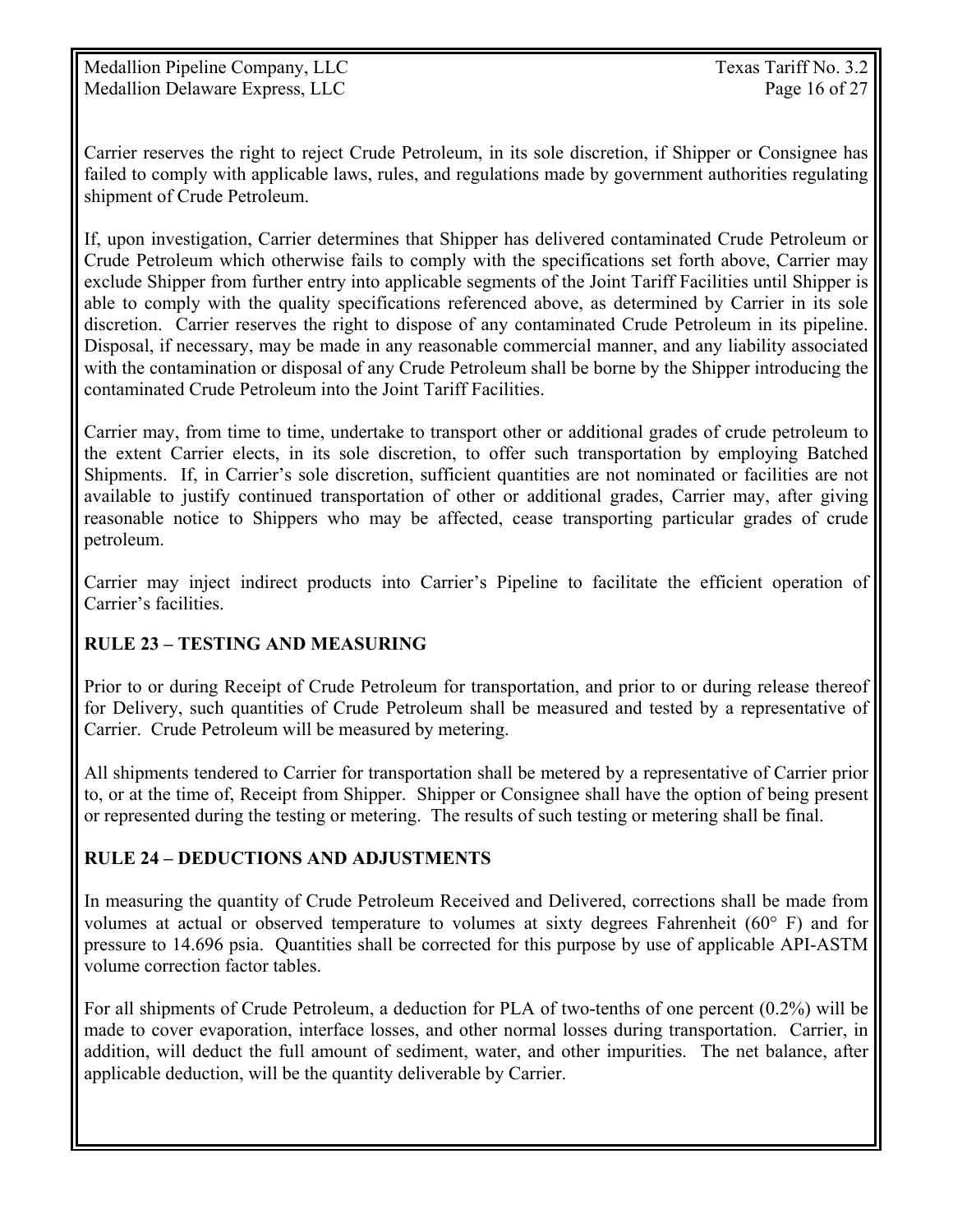#### **RULE 25 – VOLUMETRIC ADJUSTMENT**

Any volumetric difference between Receipts from Shipper and Deliveries to Shipper or Consignee during a current month as a result of scheduling will be adjusted in the following month without any further liability to Carrier, taking into consideration all prior deductions allowed pursuant to the rules and regulations contained herein.

#### **RULE 26 – VARIATIONS IN QUALITY AND GRAVITY AND OFFSET OF COMMON STREAM CRUDE PETROLEUM**

(a) **Delivery of Types of Crude Petroleum**. Carrier is not obligated to Deliver the identical Crude Petroleum Received by Carrier. Carrier shall not be liable for any consequence related to the mixing of Crude Petroleum tendered into the Common Stream; provided, however Carrier shall endeavor to Deliver from its common stock Crude Petroleum that is in conformance with the specifications set forth in Rule 22. For Batched Shipments, Carrier shall not be liable for any change in quality and/or Gravity that may occur to Crude Petroleum during transportation of Batches.

#### (b) **Conditions Applicable to Crude Petroleum**

 (i) The acceptance of Crude Petroleum for transportation shall be on the condition that such Crude Petroleum shall be subject to such changes in Gravity, in quality, and in value as may result from its mixture in transit with other Crude Petroleum in the Joint Tariff Facilities and tanks; and

 (ii) Carrier is not liable for any loss or damage resulting from an alteration in Gravity or quality of Crude Petroleum transported by Carrier, unless the loss or damage occurs because of the gross negligence of Carrier.

 (c) CARRIER MAKES NO WARRANTY AS TO MERCHANTABILITY, FITNESS FOR A PARTICULAR PURPOSE, OR ANY OTHER WARRANTY OR REPRESENTATION WITH RESPECT TO THE GRADE OR QUALITY OF CRUDE PETROLEUM TRANSPORTED UNDER THIS TARIFF.

 (d) **Common Stream Crude Petroleum – Interconnecting Carriers**. When both receipts from and deliveries to an interconnecting pipeline of substantially the same grade of Crude Petroleum are scheduled at the same interconnection, Carrier reserves the right, with the cooperation of the operator of the interconnecting pipeline, to offset like volumes of such Common Stream Crude Petroleum in order to avoid the unnecessary use of energy which would be required to physically pump the offsetting volumes. When this right is exercised, Carrier will make the further deliveries for the Shipper involved from Carrier's Common Stream Crude Petroleum.

### **PRE-SHIPMENT REQUIREMENTS AND PROCEDURES**

#### **RULE 27 – TENDER**

Shippers desiring to offer Crude Petroleum for transportation shall make a Nomination to Carrier by submitting, on Carrier's prescribed Notice of Shipment form, a separate Nomination for each calendar month on or before the fifteenth  $(15<sup>th</sup>)$  day of the preceding month or the nomination deadline of the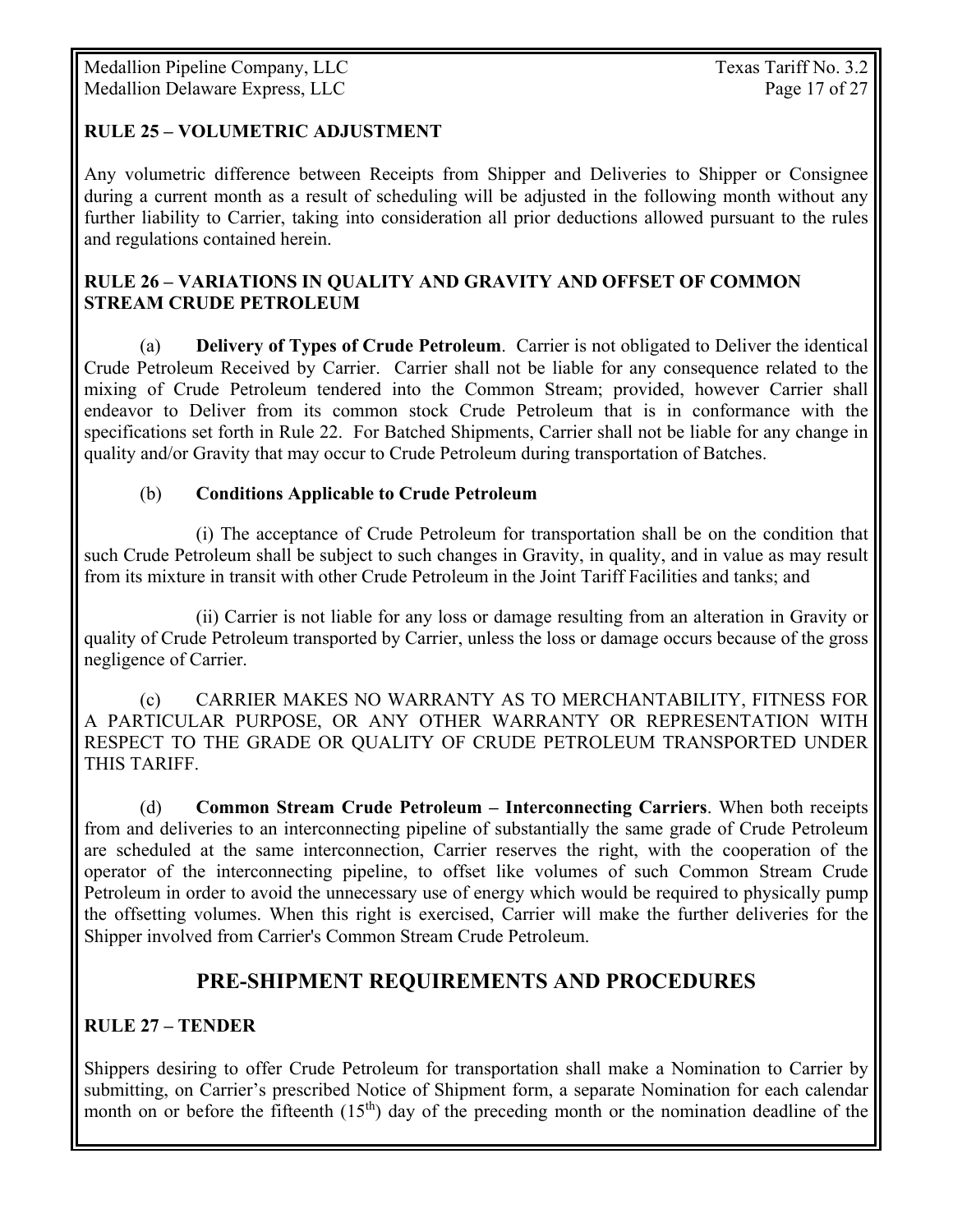Medallion Pipeline Company, LLC Texas Tariff No. 3.2 Medallion Delaware Express, LLC and the contract of the Page 18 of 27

applicable downstream carrier, whichever is earlier. The prescribed Notice of Shipment form, in addition, must provide a verification that Shipper intends, after Delivery to the Destination Point, its quantities will not be transported by other carriers (including by pipeline, rail, and/or water) across state lines to its ultimate destination and, therefore, the transportation on the Joint Tariff Facilities is intrastate in nature and subject to this Tariff. If Carrier, after review of the aggregate Nominations, determines that the valid Nominations exceed the Joint Tariff Capacity, Carrier shall submit the projected capacity proration results to Committed Shippers. Within two (2) business days thereafter, each Committed Shipper that wishes to elect Committed Firm Service for such Proration Month must submit a revised Nomination that specifies the quantity so elected, not to exceed the Committed Volume or Shipper MDQ, as applicable. Failure to submit a revised Nomination within two (2) business days will forfeit the Committed Shipper's right to elect Committed Firm Service for such Proration Month; provided, however, that, in the event of a mid-month capacity interruption pursuant to Rule 31(i), such two (2) business day period shall run from the date Carrier provides notice to Committed Shippers of such capacity interruption and its impact on previously-approved Nominations.

If transportation capacity is available and operating conditions permit, Carrier, in its sole discretion, and on an equitable and non-discriminatory basis taking into account the rights of different classes of Shippers, may accept late or revised Nominations for Crude Petroleum for transportation after the fifteenth  $(15<sup>th</sup>)$  day of the month preceding the month during which the transportation under the Nomination is to begin, including late or revised Nominations during the month in which the transportation has already begun.

Carrier shall not be obligated to accept Nominations from any Shipper unless such Shipper, upon request from Carrier, provides written third-party verification, in a form and substance satisfactory to Carrier in its sole discretion, that supports such Shipper's Nomination as in compliance with the requirements of this Tariff including, but not limited to, confirmation that the quantities nominated by Shipper are reasonable estimates of the quantities Shipper is capable of tendering for transportation, and that Shipper has provided, or arranged for access to, equipment and facilities capable of satisfactorily delivering to the Origin Point and receiving at the In-Transit Point or the Destination Point the quantities Tendered for transportation. Carrier shall not be obligated to accept a Shipper's Crude Petroleum where such verification is unacceptable to Carrier, including where a directly interconnected downstream pipeline (or other facility operator) nominated by Shipper (i) does not confirm Shipper's Nomination, in whole or in part, and/or (ii) subsequently during the month in question, reduces Shipper's previously confirmed nomination on the downstream facilities.

If, during a month in which Nominations have not been prorated pursuant to Rule 31, Carrier determines that an Uncommitted Shipper is not tendering the quantities that it has nominated for that month, then Carrier reserves the right to reduce such Shipper's Nomination accordingly for the balance of such month.

#### **RULE 28 – CREDITWORTHINESS OF SHIPPER**

Upon the request of Carrier, all prospective and existing Shippers must submit sufficient financial information to establish creditworthiness. The creditworthiness requirements for Committed Shippers shall be as set forth in the TSAs. For Uncommitted Shippers, if in Carrier's sole discretion, a prospective Shipper is not creditworthy, or if a current Shipper's credit deteriorates, Carrier may require such Shippers to provide financial assurances, including, but not limited to: (i) prepayment of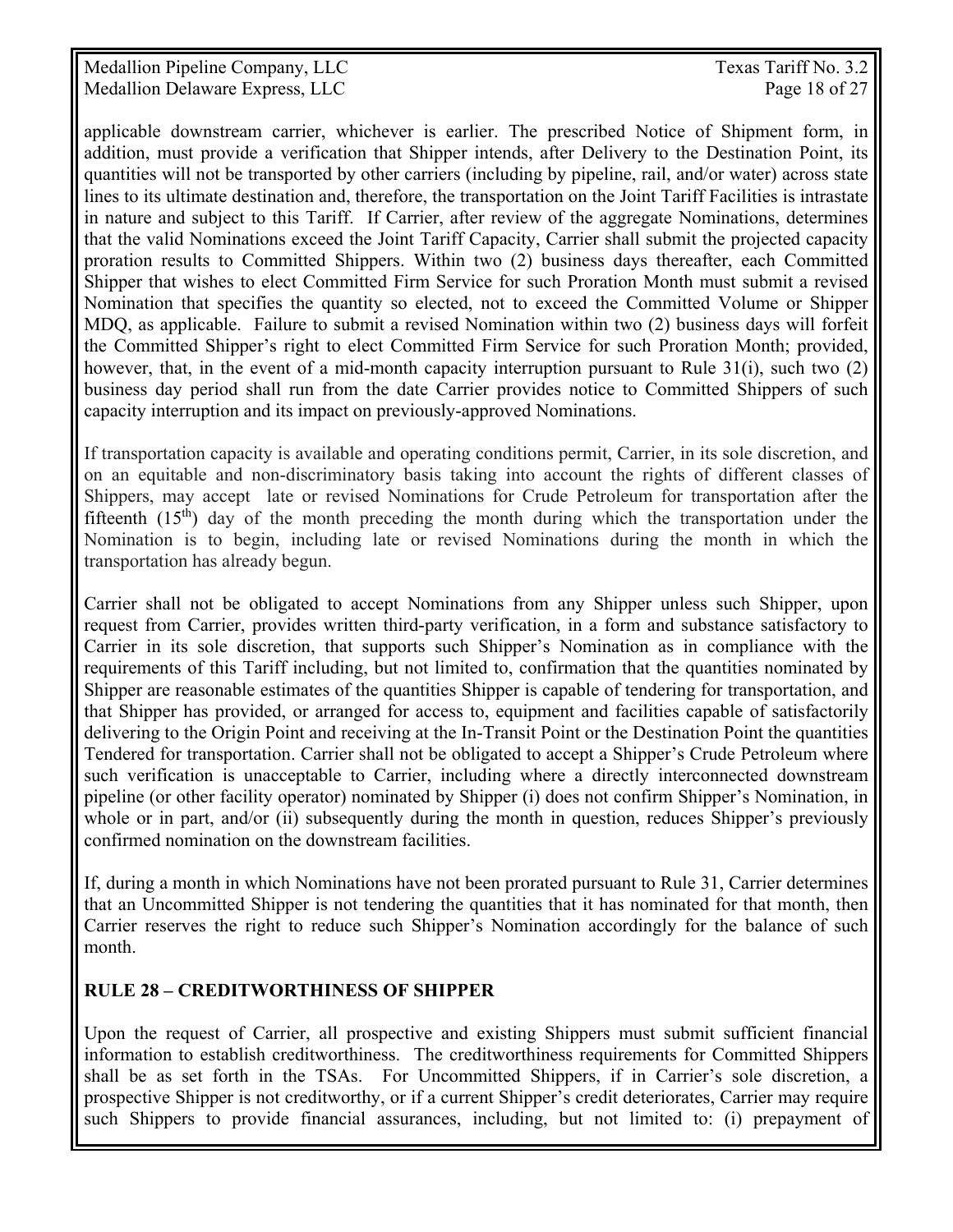Medallion Pipeline Company, LLC Texas Tariff No. 3.2 Medallion Delaware Express, LLC Page 19 of 27

transportation charges; (ii) a guaranty in an amount sufficient to ensure payment to Carrier of all such costs and charges that could reasonably accrue, in a form and from a third party acceptable to Carrier; (iii) a letter of credit from an appropriate financial institution in a form acceptable to Carrier and in an amount sufficient to ensure payment to Carrier of all costs and charges that could reasonably accrue; or (iv) such other enforceable collateral security, including but not limited to, security agreements over assets of Shipper, in a form acceptable to Carrier.

Carrier shall not be obligated to accept Crude Petroleum, or a Nomination, for transportation from an existing or prospective Shipper if the Shipper or prospective Shipper fails to provide financial assurances within two (2) days of Shipper's receipt of Carrier's written request for such assurances.

#### **RULE 29 – TITLE**

A Tender for shipment shall constitute a warranty by Shipper that it has unencumbered title thereto, or the unencumbered right to ship such Crude Petroleum, but acceptance shall not be deemed a representation by Carrier as to title or right. Carrier reserves the right to reject on a non-discriminatory basis any Crude Petroleum tendered for shipment that may be involved in litigation, the title or right to which may be in dispute, or that may be encumbered by lien or charge of any kind, except to the extent that Shipper submits either satisfactory proof of unencumbered title or right or a satisfactory indemnity bond.

#### **RULE 30 – QUANTITIES**

Carrier may take Receipt or make Delivery of Crude Petroleum in quantities of not less than five hundred (500) bpd aggregate from one or more Shippers. Carrier reserves the right to take Receipt or make Delivery of less than five hundred (500) bpd of Crude Petroleum, if such quantity can be consolidated with other Crude Petroleum such that Carrier can make a single Delivery of not less than five hundred (500) bpd.

If a Volume Commitment Shipper fails to tender a volume of Crude Petroleum equal to its Committed Volume, multiplied by the number of days in the applicable month, it shall pay to Carrier the Deficiency Payment, which payment shall be equal to the shortfall in the quantity tendered multiplied by the applicable rate in its Volume Commitment TSA.

#### **RULE 31 – PRORATIONING OF PIPELINE CAPACITY**

 (a) **Prorationing.** When a Proration Month occurs, Available Capacity will be apportioned among all valid Shipper Nominations on the basis set forth in Rule 31(b)-(i).

 (b) **Division of capacity between Local and Joint Tariff Services.** If **[C]** the Proration Month occurs on a segment of Carrier's system **[N]** an Affected Segment is used to provide Joint Tariff Services, the Available Capacity on **[C]** the affected segment **[N]** such Affected Segment will first be **[C]** divided **[N]** apportioned between the Joint Tariff Service **[C]** being provided on such segment **[N]** and any Other Joint Tariff Service, as a class, and the Local Tariff Service. The Joint Tariff Service will be allocated capacity equal to the Joint Tariff Allocated Quantity and the Local Tariff Service will be allocated capacity equal to the Local Tariff Allocated Quantity. The Joint Tariff Allocated Quantity shall be divided among shipper classes in accordance with Rule 31  $(c) - (h)$  below.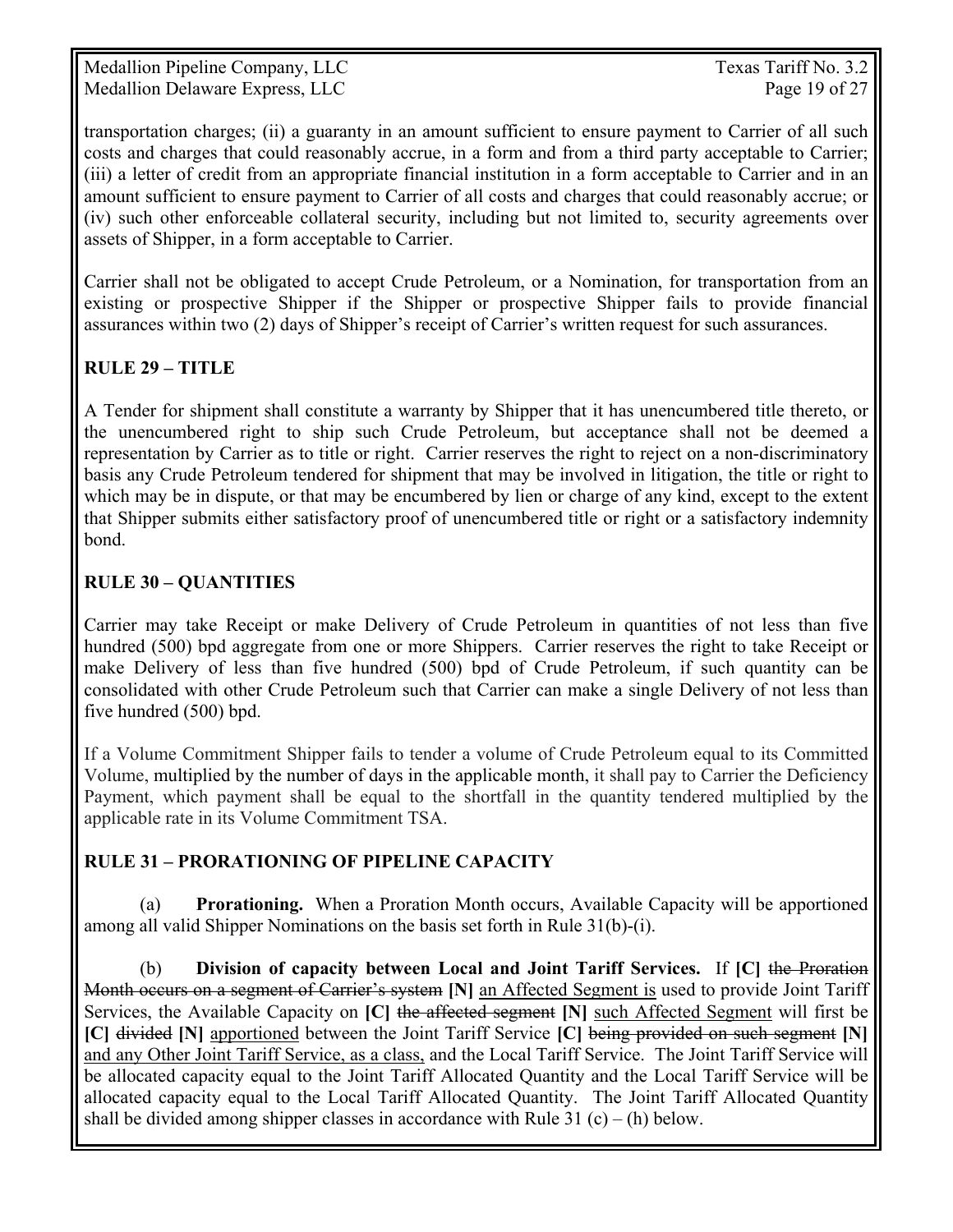Medallion Pipeline Company, LLC Texas Tariff No. 3.2 Medallion Delaware Express, LLC and the contract of the Page 20 of 27

 (c) **Exempt Volumes**. The volume elected by Committed Shippers to receive Committed Firm Service in accordance with Rule 27, up to each Committed Shipper's Committed Volume or Shipper MDQ, as applicable, is exempt from the prorationing procedures set forth in this Rule 31 ("Exempt Volumes"). If a Firm Shipper's Nominations during a Proration Month are less than its Committed Volume or Shipper MDQ, multiplied by the number of days in the applicable month, the Firm Shipper's Exempt Volumes for that month will be limited to the amount of its Nominations. If the total of all Firm Shippers' aggregate Nominations is less than the Firm Capacity, multiplied by the number of days in the applicable month, then a Firm Shipper's Make-Up Volumes will be accepted up to the remaining Firm Capacity during the term of such Firm Shipper's TSA; provided that, in the event the total Nominations by Firm Shippers of Make-Up Volumes exceeds the remaining Firm Capacity, multiplied by the number of days in the applicable month, Carrier will adjust the Nominations of Make-Up Volumes on a pro rata basis. Otherwise, any Make-Up Volumes above the Firm Capacity as well as Firm Shipper volumes in excess of Committed Volumes or Shipper MDQs (other than the Make-Up Volumes), shall be treated as volumes nominated by a Regular Shipper, as described in Rule 31(d) below.

(d) **Division of capacity between Shipper classes**. For each Proration Month, the Remaining Available Capacity shall be divided between Regular Shippers and New Shippers. Generally, as described in this section, up to ten percent (10%) of the Remaining Available Capacity shall be allocated first to New Shippers and at least ninety percent (90%) of the Remaining Available Capacity shall be allocated to Regular Shippers in proportion to their usage during the Base Period.

- (1) **New Shippers** 
	- a) **Availability of capacity**. Not more than ten percent (10%) of the Remaining Available Capacity shall be made available to New Shippers as a class.
	- b) **Allocation**. **[N]** When the Nominations made by New Shippers exceed ten percent (10%) of the Remaining Available Capacity, each New Shipper will receive a pro rata portion of the ten percent (10%) of the Remaining Available Capacity based on its Nominations. **[C]** Each New Shipper will be allocated, subject to Rule 34, a share of the capacity available to all New Shippers equal to the least of: (i) Nominations; (ii) ten percent (10%) of the Remaining Available Capacity of the applicable segment of Carrier's Pipeline, divided by the number of New Shippers who nominated volumes for shipment during the Proration Month; or (iii) one-fifth of 10% (2.0%) of the Remaining Available Capacity of the applicable segment of Carrier's Pipeline for the Proration Month. Any unused capacity allocated to New Shippers will become available for allocation among the Regular Shippers.

#### (2) **Regular Shippers**

a) **Availability of capacity**. The remainder of the Remaining Available Capacity will be available to any Regular Shipper that submitted valid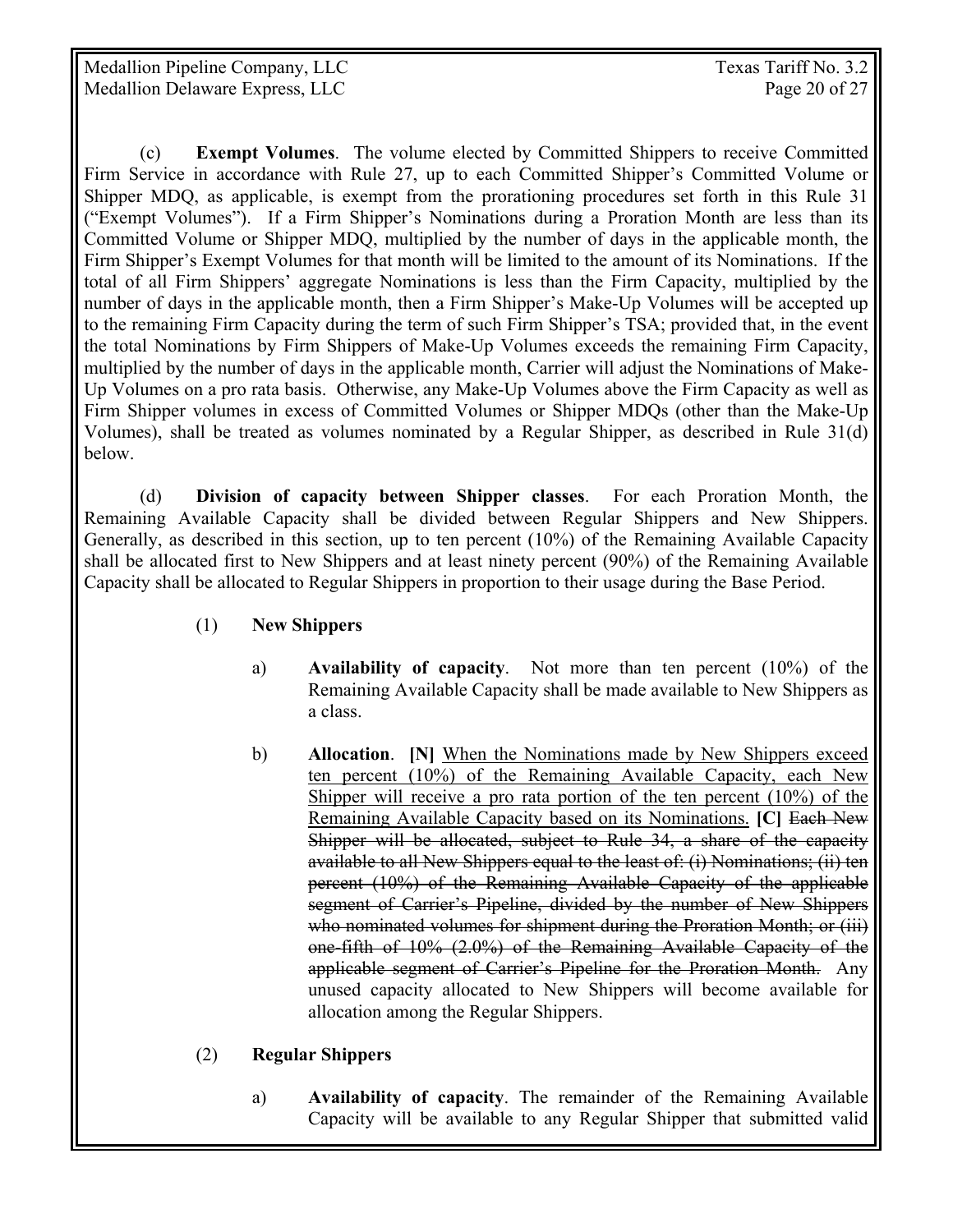Medallion Pipeline Company, LLC Texas Tariff No. 3.2 Medallion Delaware Express, LLC Page 21 of 27

Nominations for the Proration Month. A Committed Shipper shall have Regular Shipper status for its Nominations in excess of Exempt Volumes, if any.

b) **Allocation**. The remainder of the Remaining Available Capacity will be apportioned among all Regular Shippers. Each Regular Shipper's share of such capacity will be allocated based on its respective proportion of Deliveries during the Base Period (for example, if a Regular Shipper had five percent (5%) of Deliveries during the Base Period, that Regular Shipper would receive five percent  $(5%)$  of the capacity available for Regular Shippers). The shipment history for each Committed Shipper during each month of the Base Period shall be calculated as the greater of (i) Deliveries, or (ii) Committed Volume or Shipper MDQ, as applicable. Any unused allocated capacity by a Regular Shipper shall be reallocated among other Regular Shippers.

 (e) **Base Period Eligibility**. For an Uncommitted Shipper to receive Regular Shipper status for purposes of prorationing, the Uncommitted Shipper must have Actual Shipments of Crude Petroleum in at least eighteen (18) of the eighteen (18) months of the Base Period (except during transition periods as described in Rule 31(h)). To the extent an Uncommitted Shipper does not meet the foregoing eligibility requirements, it shall be treated as a New Shipper for prorationing purposes.

 (f) **Transfer of prorated capacity**. Except as provided in this subsection and in Rule 29, prorated volumes allocated to a Shipper may not be assigned, conveyed, loaned, transferred to, or used in any manner by another Shipper. A Shipper's allocation may be transferred as an incident of the bona fide sale of Shipper's business or to a successor to Shipper's business by the operation of law, such as an executor or trustee in bankruptcy.

 (g) **Nomination Integrity**. During a Proration Month, if Shipper fails to deliver to Carrier at least ninety-five percent (95%) of its final confirmed Nomination, Carrier will charge Shipper an amount equal to the applicable tariff rate multiplied by the nominated volumes not received by Carrier.

(h) **Transition rule for determining Base Period**. During the initial eighteen (18) months of (i) the Joint Tariff's implementation, and/or (ii) the in-service date of each expansion and each newly constructed pipeline segment of Joint Tariff Facilities (both (i) and (ii) referred to as "Effective Date"), the Base Period shall consist of each full calendar month since the Effective Date, but prior to the Proration Month. For example, if the Proration Month were to occur in the seventh  $(7<sup>th</sup>)$  month from the Effective Date, the Base Period would consist of the first six (6) months from the Effective Date. In all other respects, Rule  $31(a)$ -(e) remains in effect during the initial eighteen (18) months of the Joint Tariff's implementation. This transition rule shall have no effect on and after the nineteenth  $(19<sup>th</sup>)$  full calendar month from the applicable Effective Date.

(i) **Capacity Interruptions and Curtailment**. Carrier shall have the right to interrupt Receipts and Deliveries of Shipper's Crude Petroleum, including the right to curtail Receipts and Deliveries under Committed Firm Service pursuant to the terms of the TSAs, (i) for scheduled or unscheduled repairs, maintenance, modifications or improvements to the Joint Tariff Facilities, and/or (ii) by reason of a force majeure event. Carrier will use commercially reasonable efforts to minimize the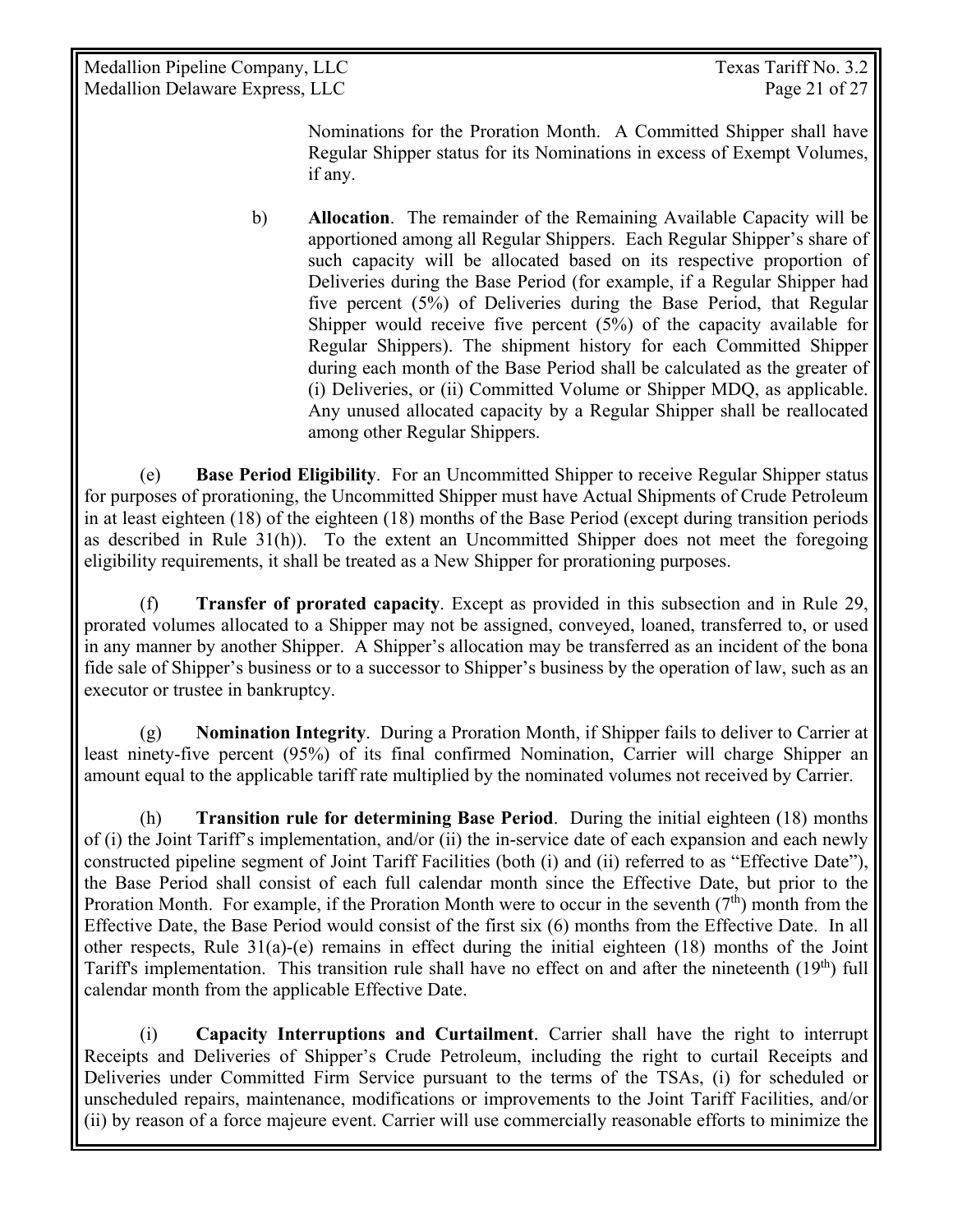Medallion Pipeline Company, LLC Texas Tariff No. 3.2 Medallion Delaware Express, LLC Page 22 of 27

extent and duration of any interruption and the impact of such interruption on the operation of the Joint Tariff Service. Interruptions of Non-Firm Service will be based on the procedures set forth in Rule 31(d)-(h). If insufficient capacity remains after the interruption of Non-Firm Service, Exempt Volumes shall be interrupted on a pro rata basis.

## **TRANSPORTATION SERVICES AND RELATED REQUIREMENTS**

#### **RULE 32 – ORIGIN AND DESTINATION POINT FACILITIES REQUIRED**

Carrier only provides working tankage that is incidental and necessary to the transportation of Crude Petroleum, but does not provide or offer storage service, whether in transit or at Origin Points or Destination Points. Nominations for the transportation of Crude Petroleum will be accepted only when Shipper has provided, or arranged for access to, equipment and facilities capable of satisfactorily delivering to the Origin Point and receiving at the Destination Point the quantities tendered for transportation. Shipper will deliver to the Origin Point nominated quantities on a ratable basis over the course of a month. Carrier, where operations permit, may waive such ratable delivery requirement in its sole discretion.

No duty to transport shall arise until Shipper furnishes to Carrier documentation sufficient to demonstrate that Shipper has provided, or arranged for access to, the necessary equipment and facilities immediately upstream of the Origin Point and downstream of the Destination Point.

#### **RULE 33** – **IN-TRANSIT STORAGE**

Although Carrier does not provide or offer storage service, certain storage providers offer storage services at the In-Transit Points. Shipper may submit a Nomination, in accordance with Rule 27, requesting that its Crude Petroleum offered for transportation be stopped temporarily at an In-Transit Point(s) for storage, provided that: (i) such Nomination shall list the Origin Point, the In-Transit Point(s), and the ultimate Destination Point; (ii) the In-Transit Point(s) nominated by Shipper shall be along the transportation path between the Origin Point(s) and the ultimate Destination Point; (iii) the storage shall last no more than six (6) months; (iv) Shipper is solely responsible for arranging for storage services at the In-Transit Point(s), including entering into any required storage service agreement(s) with the affected storage provider(s); and (v) Crude Petroleum stopped at the In-Transit Point(s) shall be subject to the rates applicable to the transportation from the Origin Point to the ultimate Destination Point. To the extent practicable and permitted by operating conditions, Carrier may, at its sole discretion, accept such Nomination. Upon intermediate delivery of the Crude Petroleum to the In-Transit Point(s), the custody and possession of the Crude Petroleum shall transfer to Shipper, and Carrier shall not be liable for loss and/or damage to such Crude Petroleum while in storage.

Shipper may submit a Nomination, in accordance with Rule 27, requesting that Crude Petroleum placed in storage at the In-Transit Point(s) be withdrawn and Delivered to the ultimate Destination Point, at no additional charge, provided that: (i) such Nomination shall list the In-Transit Point(s) and the ultimate Destination Point previously listed on Shipper's Nomination to stop Crude Petroleum for in-transit storage; and (ii) Shipper shall make such Nomination for withdrawal and Delivery within six (6) months from the date Crude Petroleum was intermediately delivered at the In-Transit Point(s) for storage. To the extent practicable and permitted by operating conditions, Carrier may, at its sole discretion, accept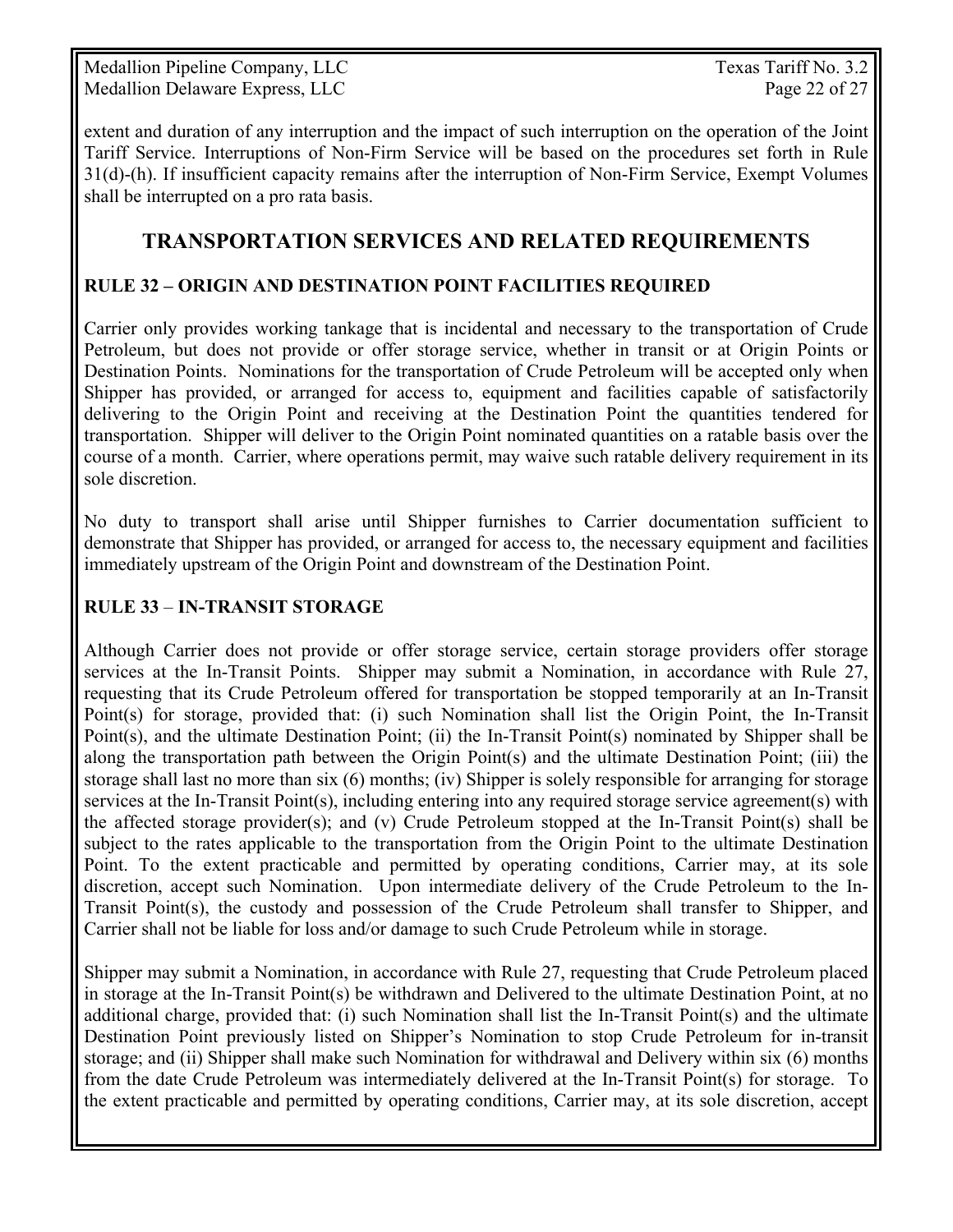Medallion Pipeline Company, LLC Texas Tariff No. 3.2 Medallion Delaware Express, LLC Page 23 of 27

such Nomination. Upon withdrawal of the Crude Petroleum from the In-Transit Point(s), the custody and possession of the Crude Petroleum shall transfer to Carrier.

#### **RULE 34** *–* **PIPEAGE OR OTHER CONTRACTS**

Separate pipeage and other contracts may be required of a Shipper before any duty of transportation by Carrier shall arise. A pipeage contract may include additional charges for reimbursement for facilities necessary to Receive **[N]** and/or Deliver Shipper's shipments.

#### **RULE 35 – LINE FILL AND WORKING STOCK REQUIREMENT**

Carrier will require each Shipper to supply a pro rata share of Crude Petroleum necessary for pipeline line fill and working stock (including tank bottoms) for efficient operation of the Joint Tariff Facilities prior to Delivery. For the first three (3) months commencing on the Effective Date, each Shipper's initial line fill obligation will be based on the higher of (i) Shipper's Nominations or (ii) Shipper's Committed Volume or Shipper MDQ, in proportion to the aggregate Nominations and aggregate Committed Volumes and/or Shipper MDQs. For Acreage Dedication Shippers, both the initial and subsequent line fill obligations will be based upon the line fill necessary to deliver the Shipper MDQ to the Colorado City Hub Destination Point, as defined in the Rates Tariff. Line fill requirements will be adjusted every three (3) months based on Actual Shipments, and New Shippers shall be assigned line fill requirements based on their Nominations. After any such adjustments, if the pro rata share of Crude Petroleum to be provided by a Shipper changes as a result of such reallocation, Shipper shall be required to provide within thirty (30) days at Shipper's Origin Point any increase in its line fill obligation or Carrier shall be required to redeliver any reduction in Shipper's line fill obligation within thirty (30) days to Shipper's Destination Point.

Except for the periodic adjustments in line fill requirements provided for above, Crude Petroleum provided by a Shipper for this purpose may be withdrawn from the pipeline only after shipments have ceased and if written notice to discontinue shipments through the Joint Tariff Facilities is received on or before the fifteenth  $(15<sup>th</sup>)$  day of the month preceding the last calendar month in which Shipper intends to ship. Such withdrawal shall be made by Carrier over a reasonable period, not to exceed twelve (12) months after such notice to discontinue shipments is received.

### **RULE 36 – DELIVERY AND DEMURRAGE**

After any shipment has arrived at the Destination Point, Carrier may begin Delivery at its current rate of pumping. Since Carrier does not own or operate storage or tankage facilities for Shipper storage purposes, it is essential that Shipper or its Consignee promptly accept any shipment offered for Delivery. A demurrage charge of \$0.01 per Barrel shall accrue for each day on which any part of said shipment offered for Delivery is not promptly taken by Shipper or its Consignee.

In the event that Shipper or its Consignee fail to promptly accept any shipment offered for Delivery or any portion thereof, then Carrier shall also have the right to divert, reconsign, or make whatever arrangements for disposition of the subject Crude Petroleum that it deems appropriate to clear its pipeline facilities, including the right to sell the subject Crude Petroleum at private or public sale. Carrier may be a purchaser at any such sale. From the proceeds of any such sale, Carrier may pay itself all transportation and other charges and expenses in caring for and maintaining the subject Crude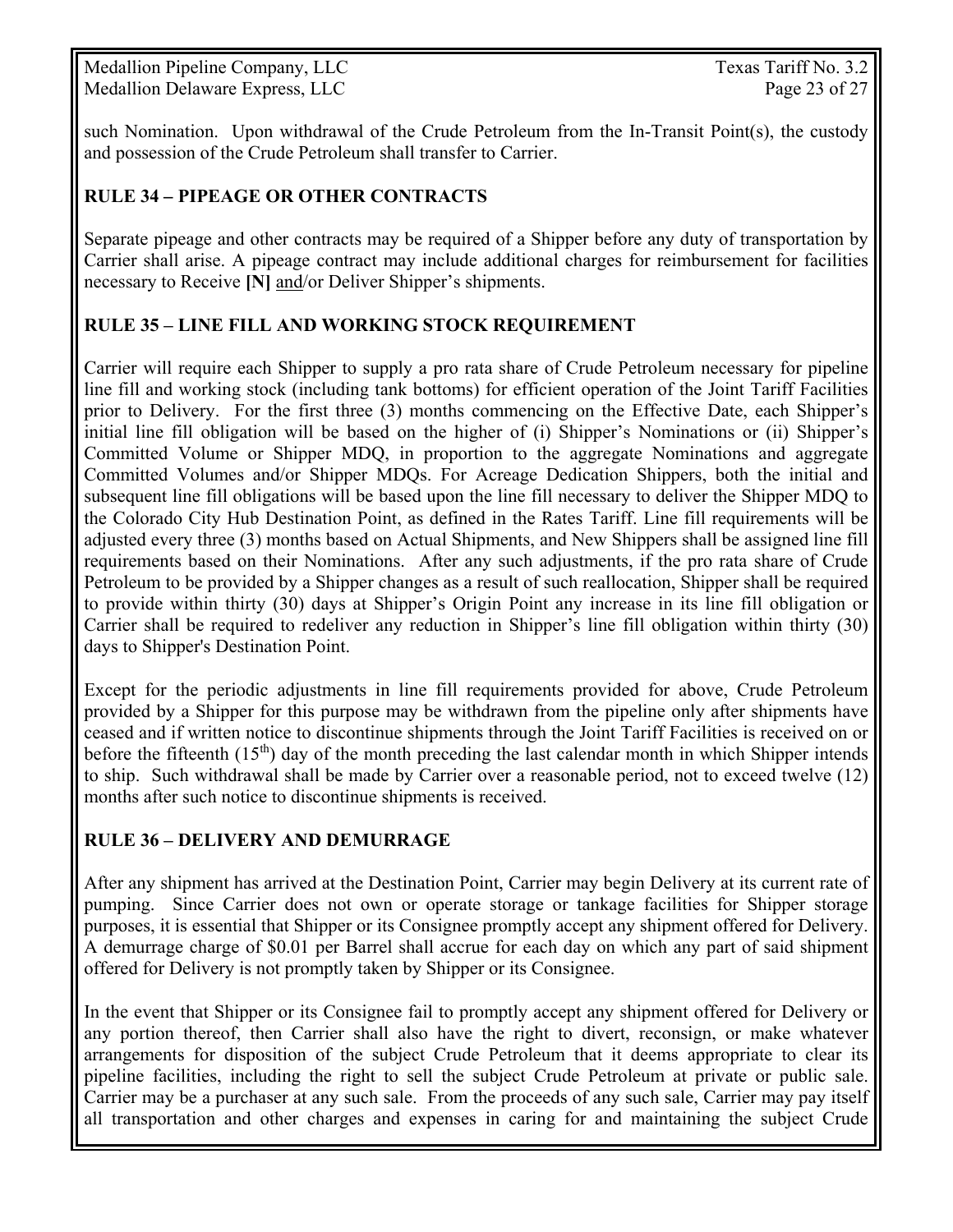Medallion Pipeline Company, LLC Texas Tariff No. 3.2 Medallion Delaware Express, LLC Page 24 of 27

Petroleum and the costs of sale, and the balance shall be held for whomsoever may be lawfully entitled thereto.

#### **RULE 37 – EVIDENCE OF RECEIPTS AND DELIVERIES**

The Receipt and Delivery shall be evidenced, in each instance, by a statement showing the quantities Received or Delivered as the case may be, temperature, basic sediment, and water, and any other data essential to the determination of quantity.

#### **RULE 38 – RATES APPLICABLE**

Crude Petroleum accepted for transportation shall be subject to the rates in effect on the date of Receipt by Carrier, irrespective of the date of Tender.

#### **RULE 39 – PAYMENT OF TRANSPORTATION AND OTHER CHARGES**

Transportation and all other lawful charges will be collected on the basis of net quantity of Crude Petroleum Received at the Origin Point. Shipper shall be responsible for payment of transportation and all other charges applicable to the shipment, and at the discretion of Carrier, may be required to prepay such charges or furnish guaranty of payment to Carrier. Shipper shall be responsible for the payment of all royalties, overriding royalties, production payments, and other similar amounts due in respect of such Crude Petroleum*.* Administrator shall deliver an invoice to Shipper on or before the tenth (10th) business day of each month setting forth the amount due under the terms of the Joint Tariff and, where applicable, the TSA. Shipper shall pay on or before the later of the twentieth  $(20<sup>th</sup>)$  business day of the month or ten (10) business days following the date of receipt of an invoice from Administrator for the immediately preceding month, if applicable, the amount due as set forth on the invoice, except as disputed in good faith by Shipper, in which event Shipper shall only pay the undisputed portion of such amount in such invoice until such time as the dispute is resolved.

Carrier shall have a lien on all Crude Petroleum in its possession belonging to Shipper to secure the payment of all unpaid charges due by such Shipper, and may withhold such Crude Petroleum from Delivery until all of such unpaid charges shall have been paid. If any charge remains unpaid after the due date specified in Carrier's invoice, then such amount shall bear interest from the day after the date of the invoice until paid, calculated at an annual rate equivalent to one hundred and twenty-five percent (125%) of the prime rate of interest, as of the date of Carrier's invoice, charged by the Citibank N.A. of New York, New York, for ninety (90) day loans made to substantial and responsible commercial borrowers or the maximum rate allowed by law, whichever is the lesser.

If said charges shall remain unpaid five (5) days after the time that may be fixed for Delivery as provided for below or, in the absence of unpaid charges, when there shall be failure to take the Crude Petroleum at the Destination Point as provided in these rules and regulations, Carrier may, by an agent, sell said Crude Petroleum at public auction for cash on any day not a Sunday or legal holiday, and not less than forty-eight (48) hours after publication of notice, in a daily newspaper, of the time and place of such sale and the quantity of Crude Petroleum to be sold. Carrier may be a bidder and purchaser at such sale. Out of the proceeds of said sale, Carrier may pay itself all transportation and any other lawful charges, expense of notice, advertisement, sale, and other necessary expense, and of caring for and maintaining the Crude Petroleum, and the net balance shall be held without interest for whomsoever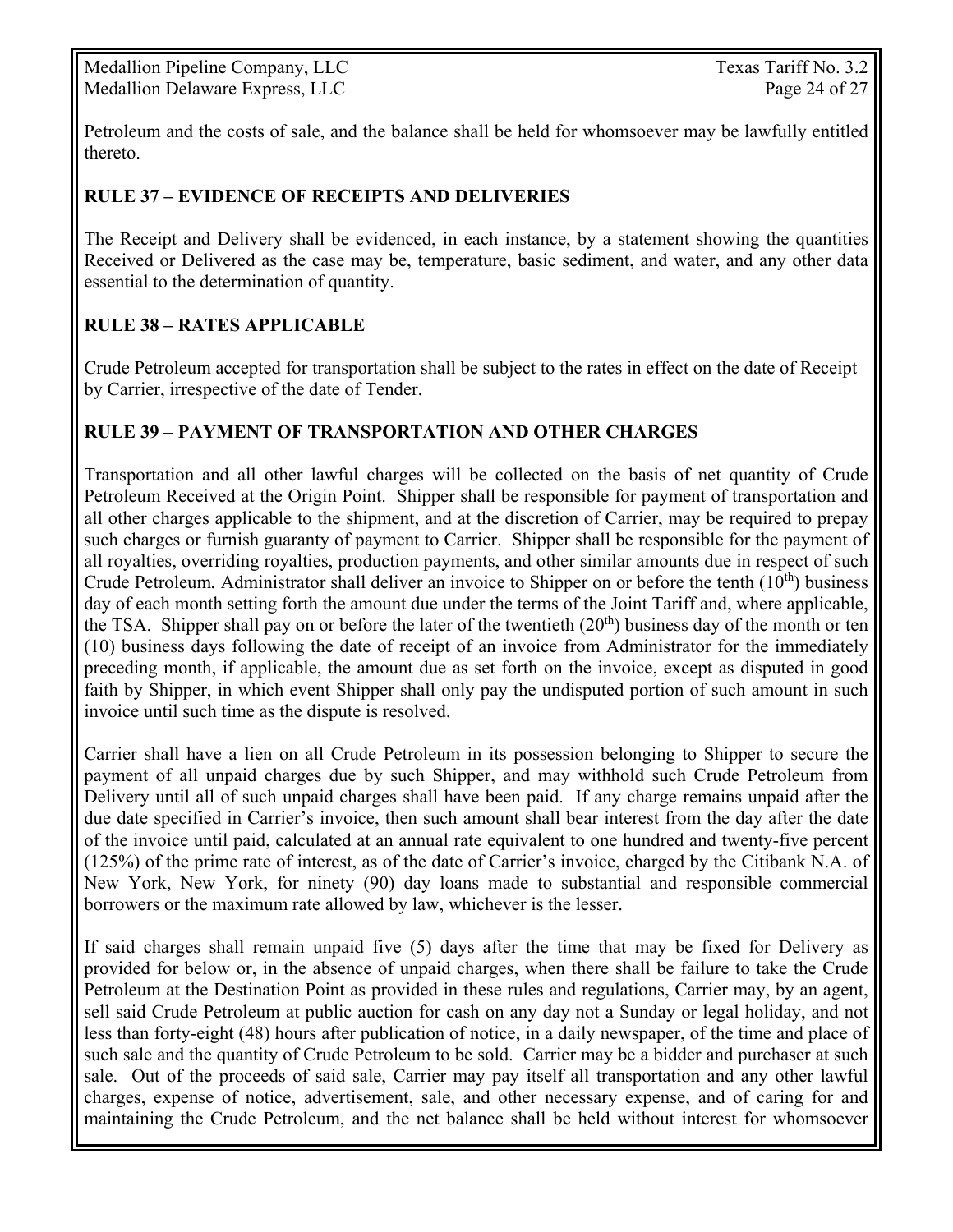Medallion Pipeline Company, LLC Texas Tariff No. 3.2 Medallion Delaware Express, LLC Page 25 of 27

may be lawfully entitled thereto; if the proceeds of said sale do not cover all expenses incurred by Carrier, Shipper and/or Consignee are liable to Carrier for any deficiency.

In addition to all other liens, statutory or otherwise, to which Carrier is entitled and unless the following grant is expressly prohibited by the terms of one or more security agreements or credit agreements creating prior, perfected security interests in the hereinafter-defined Collateral, Shipper hereby grants to Carrier a first priority, continuous and continuing security interest in all of the following, whether now or hereafter existing or acquired, as collateral for the prompt and complete payment and performance of Shipper's Obligations (as defined below): (i) all Crude Petroleum accepted by Carrier for transportation, terminalling, or otherwise while in the possession of Carrier; (ii) all other property of Shipper now in the possession of and at any time and from time to time hereafter delivered to Carrier or its agents but only while in the possession of Carrier; and (iii) all of Shipper's pre-payments, deposits, balances, and credits with, and any of its claims against, Carrier, at any time existing. The property described or referred to in subsections (i) through (iii) above is collectively referred to as the "Collateral". This grant secures the following (collectively, the "Obligations"): (i) all antecedent, current, and future transportation, terminalling, special, ancillary and other lawful charges arising under or related to this Tariff or the contracts entered into in connection with this Tariff; (ii) the repayment of any amounts that Carrier may advance or spend for the maintenance, storage, or preservation of the Collateral; (iii) all amounts owed under any modifications, renewals or extensions of any of the foregoing obligations; and (iv) all other amounts now or in the future owed by Shipper to Carrier, whether or not of the same kind or class as the other obligations owed by Shipper to Carrier. Shipper authorizes Carrier to file such financing statements or other documents necessary to perfect and maintain the security interest herein granted.

#### **RULE 40 – CHARGES FOR SPILL COMPENSATION ACTS AND REGULATIONS**

In addition to the transportation charges and all other charges accruing on Crude Petroleum accepted for transportation, a per Barrel charge will be assessed and collected in the amount of any tax, fee, or other charge levied against Carrier in connection with such a commodity, pursuant to any Federal, State, or local act or regulation which levies a tax, fee, or other charge on the Receipt, Delivery, transfer, or transportation of such commodities within their jurisdiction for the purpose of creating a fund for the prevention, containment, cleanup, and/or removal of spills and/or the reimbursement of persons sustaining loss therefrom. If such a tax, fee, or other charge is levied against Carrier, Carrier shall file with the RRC to place into effect a per Barrel rate to recover such tax, fee, or other charge. Carrier shall be under no obligation to contest or protest on behalf of Shipper or its Consignee the legality of such tax, fee, levy or other charges.

## **LIABILITY AND CLAIMS**

#### **RULE 41 – DUTY OF CARRIER**

Carrier shall transport and Deliver the quantity of Crude Petroleum accepted for transportation (less the appropriate deductions), with reasonable diligence, considering the quantity of Crude Petroleum, the distance of transportation, the safety of operation, and other material factors.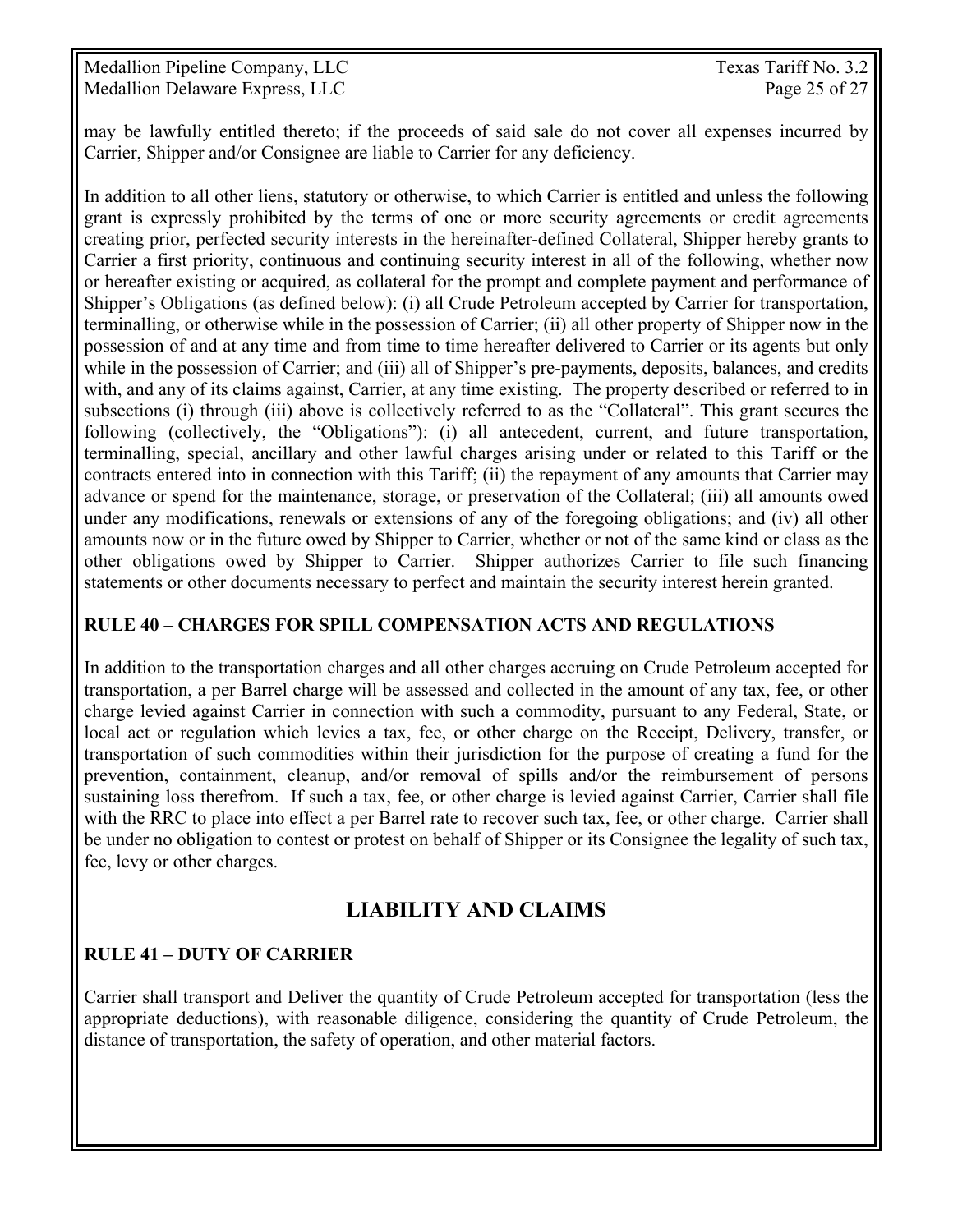#### **RULE 42 – LIABILITY OF CARRIER**

 (a) Except where caused by the gross negligence of Carrier and/or Administrator, Carrier and Administrator shall not be liable or responsible to any party for any delay, damage, or loss, whether to property or person, including fines or penalties, resulting from any cause while Carrier is in possession or control of such Shipper's Crude Petroleum, including the breakdown of the Joint Tariff Facilities.

 (b) If damage or loss to Crude Petroleum results from any cause other than the gross negligence of Carrier while Carrier is in possession or control of such Crude Petroleum, then Carrier may apportion the cost of such damage or loss on a pro rata basis among all Shippers. Each Shipper's share of such cost shall be determined by Carrier based on the proportion of the quantity of Shipper's Crude Petroleum in the possession of Carrier on the date of such loss to the total quantity of Crude Petroleum in the possession of Carrier on the date of such loss. Carrier shall be obligated to deliver only that portion of the Crude Petroleum remaining after such deduction.

 (c) NOTWITHSTANDING ANYTHING TO THE CONTRARY IN THIS TARIFF AND EXCEPT AS OTHERWISE PROVIDED IN A TSA BETWEEN CARRIER AND SHIPPER, IN NO EVENT SHALL CARRIER BE LIABLE OR RESPONSIBLE TO ANY SHIPPER, ITS AFFILIATES, SUCCESSORS IN INTEREST, BENEFICIARIES OR ASSIGNEES, FOR ANY CONSEQUENTIAL, INCIDENTAL, INDIRECT, SPECIAL, OR PUNITIVE DAMAGES, OR FOR LOSS OF PROFITS OR REVENUES, THAT ARISE IN RELATION TO THE TRANSPORTATION OF CRUDE PETROLEUM UNDER THIS TARIFF, REGARDLESS OF WHETHER SUCH CLAIM ARISES UNDER OR RESULTS FROM CONTRACT, TORT, OR STRICT LIABILITY.

#### **RULE 43 – LIABILITY OF SHIPPER**

Except as otherwise provided in a TSA between Carrier and Shipper, to the fullest extent permitted by applicable law, Shipper shall indemnify, defend, and hold Carrier harmless from any and all personal injuries, property damage (including full or partial loss of use of property), damages, claims, suits, costs and recoveries, fines, penalties and expenses (including reasonable attorneys' fees and expenses) of any kind or character arising from, or related to, negligent or willful acts, breaches of warranties and representations, or omissions on the part of Shipper or its Consignee, its officers, employees, agents, or contractors with respect to any Crude Petroleum tendered by Shipper and transported by Carrier pursuant to this Tariff. In the event of any suit or action brought against Carrier for any of the foregoing, Shipper shall appear and defend against any such suit or action and pay any judgment that may be obtained against Carrier. Where personal injury, death, or physical loss of or physical damage to property is the result of the joint negligence or misconduct of both Carrier and Shipper, both parties shall indemnify each other in proportion to their respective share of such joint negligence or misconduct.

### **RULE 44 – CLAIMS, TIME FOR FILING**

Claims for any delay, damage to, or loss of Crude Petroleum ("Claims") must be made in writing to Carrier within nine (9) months after Delivery or, in the case of failure to make Delivery, then within nine (9) months after a reasonable time for Delivery has elapsed. Suits shall be instituted against Carrier only within two (2) years and one (1) day from the date when notice in writing is given by Carrier to the claimant that Carrier has disallowed the Claim or any part or parts thereof specified in the notice. The exclusive venue for any suit, action, or proceeding brought in connection with a Claim or arising out of